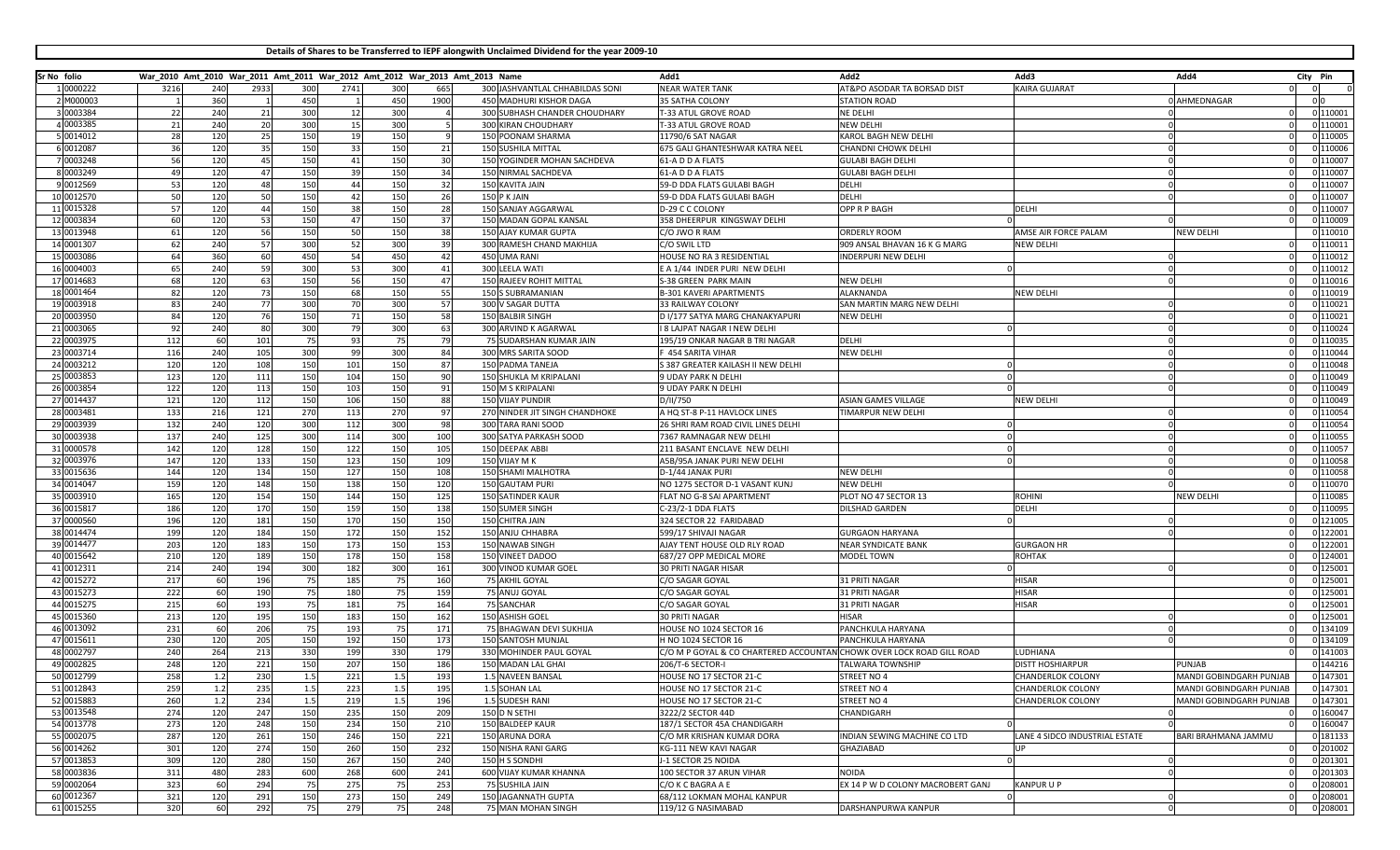| 62 0000500         | 328 | 120 | 296 | 150  | 284 | 150  | 257 | 150 DR MRS SANTOSH MAHENDRU        | D 1 MEDICAL COLLEGE CAMPUS KANPUR     |                                                       |                                             |                           | 0 208002 |
|--------------------|-----|-----|-----|------|-----|------|-----|------------------------------------|---------------------------------------|-------------------------------------------------------|---------------------------------------------|---------------------------|----------|
| 63 0000501         | 329 | 60  | 297 | 75   | 280 | 75   | 254 | 75 SANJAY MAHENDRL                 | C/O DR R K MAHENDRU                   | D 1 MEDICAL COLLEGE CAMPUS                            | <b><i>CANPUR</i></b>                        |                           | 0 208002 |
| 64 0000502         | 326 | 60  | 295 | 75   | 283 | 75   | 256 | 75 DR RAMESHKUMAR MAHENDRU         | D 1 MEDICAL COLLEGE CAMPUS KANPUR     |                                                       |                                             |                           | 0 208002 |
| 65 0000473         | 330 | 120 | 299 | 150  | 285 | 150  | 258 | 150 KRISHEN DAYAL KAPOOR           | E 18 KHAPRA MOHAL KANPUR CANTT U P    |                                                       |                                             |                           | 0 208004 |
| 66 0013671         | 352 | 120 | 319 | 150  | 304 | 150  | 274 | 150 B L VERMA                      | C/O MAYA VERMA                        | ELECTION DIRECTORATE                                  | 6 NEWAL KISHORE ROAD                        | <b>HAZRATGANJ LUCKNOW</b> | 0 226001 |
| 67 0002759         | 363 | 120 | 332 | 150  | 312 | 150  | 280 | 150 OM PARKASH SOOD                | E/18 SAROJINI NAGAF                   | LUCKNOW                                               |                                             |                           | 0 226008 |
| 68 0002721         |     |     |     |      |     |      |     |                                    |                                       |                                                       |                                             |                           |          |
|                    | 372 | 120 | 340 | 150  | 317 | 150  | 285 | 150 SURESH CHAND AGRAWAL           | 93/4 GRAIN MARKET PARK                | <b>GANESH GANJ LUCKNOW</b>                            |                                             |                           | 0 226018 |
| 69 0013164         | 373 | 240 | 341 | 300  | 318 | 300  | 286 | 300 NAMITA GUPTA                   | C/O D S M FINANCE & HOLDING           | 401 & 402 CHINTELS HOUSE                              | 16 STATION ROAD LUCKNOW                     |                           | 0 226019 |
| 70 0004040         | 375 | 240 | 342 | 300  | 319 | 300  | 287 | 300 NIRANJAN KUMAR DAVE            | C/O SHAHJAHANPUR                      | KSHETRIYA GRAMIN BANK                                 | HEAD OFFICE BARUZAI                         | NR TOWN HALL SHAHJAHANPI  | 0 242001 |
| 71 0013226         | 380 | 1.2 | 349 | 1.5  | 325 | 1.5  | 291 | JSHA AGRAWAL<br>1.5                | C/O R C BUSINESS HOUSE P LTD          | 148 CIVIL LINES                                       | OPP D M'S RESIDENCE                         | <b>BAREILLY U P</b>       | 0 243001 |
| 72 0003174         | 386 | 240 | 351 | 300  | 326 | 300  | 295 | 300 MOHINI SAXENA                  | C/O DR U P SAXENA                     | 264 GARAHIYA DAMODAR DAS LANE                         | <b>BAREILLY U F</b>                         |                           | 0 243003 |
| 73 0003075         | 387 | 276 | 352 | 345  | 328 | 345  | 297 | 345 MRS SARITA AGARWAL             | C/O K B AGARWAL FACTORY MANAGER       | I T R CO LTD CLUTTER BUCKGAN.                         | <b>BAREILLY U</b>                           |                           | 0 243502 |
| 74 0003076         | 389 | 276 | 353 | 345  | 330 | 345  | 296 | 345 KRISHAN BEHARI AGARWAL         | <b>FACTORY MANAGER</b>                | I T R CO LTD CLUTTERBUCK GANJ                         | <b>BAREILLY U F</b>                         |                           | 0 243502 |
| 75 0015268         | 388 | 300 | 354 | 375  | 329 | 375  | 298 | 375 SARITA AGARWAL                 | <b>IT R BUNGLOW NO 7</b>              | <b>CLUTTERBUCK GANJ</b>                               | BAREILLY U F                                |                           | 0 243502 |
| 76 0002076         | 391 | 120 | 357 | 150  | 331 | 150  | 302 | 150 ANIL KUMAR VERMA               | INDIAN OIL CORPORATION LTD            | MARKETING DIVISION DOUBLE PHATAK                      | MORADABAD                                   |                           | 0 244001 |
| 77 0014664         | 395 | 120 | 358 | 150  | 332 | 150  | 299 | 150 RAJESH GUPTA                   | <b>VIJAY VILLA FIRST FLOOR</b>        | JAIL ROAD GURRATTI                                    | MORADABAD                                   |                           | 0 244001 |
| 78 0003867         | 399 | 240 | 363 | 300  | 337 | 300  | 305 | 300 SMT PREM LATA UNIYAL           | 132 JHANDA MOHALLA DEHRA DUN UP       |                                                       |                                             |                           | 0 248001 |
| 79 0016010         | 401 | 120 | 364 | 150  | 340 | 150  | 308 | 150 PARVINDER KAUR GREWAI          | A-31 JAL NIGAM COLONY                 | PO NEW FOREST                                         | DEHRADUN                                    |                           | 0 248006 |
| 80 120132000010881 | 406 | 120 | 366 | 150  | 343 | 150  | 312 | 150 VIRENDRA KUMAR GUPTA           | 329, NAI BASTI                        |                                                       |                                             | <b>DISITAPUR</b>          | 261001   |
| 81 0002652         | 408 | 120 | 369 | 150  | 344 | 150  | 313 | 150 SURESH KUMAR KHANDELWAL        | C/O ARJUN SINGH                       | H NO 9 IN FRONT OF DUKH HARAN MANDIR                  | PATEL NAGAR GONDA                           |                           | 0 271001 |
| 82 0002717         | 409 | 120 | 370 | 150  | 345 | 150  | 314 | 150 CHANDRAPATI GUPTA              | VILL RUDHAULI P O RUDRANAGAR          | <b>DISTT BASTI</b>                                    |                                             |                           | 0 272151 |
| 83 0015464         | 410 | 60  | 371 | - 75 | 346 | - 75 | 315 | 75 SANA                            | D/O NISAR AHMAD CHEETURER             | 67 JALANDHAR                                          | AZAMGARH                                    |                           | 0 276001 |
| 84 0015341         | 413 | 60  | 376 | 75   | 350 | - 75 | 318 | 75 SNEH LATA                       | 45/2A/2 NEW BASTI NAGAR               | AZITA LOHA MANDI                                      | AGRA                                        |                           | 0 282002 |
| 85 0000431         | 449 | 84  |     |      |     |      |     | 105 MAJOR RAMESHWAR CHAND BHANDARI |                                       |                                                       |                                             | RAJ                       | 0 313001 |
|                    |     |     | 404 | 105  | 375 | 105  | 341 |                                    | 173-B MOTI MAGRI SCHEME               | BEHIND U I T OFFICE                                   | JDAIPUR                                     |                           |          |
| 86 0015919         | 450 | 120 | 405 | 150  | 376 | 150  | 343 | 150 HARSH VARDHAN BAHETI           | <b>SUNDER APPARTMENT</b>              | PAGARIA NURSING HOME                                  | MUKHERJEE CHOWRAHA                          | KANKROLI (RAJASTHAN)      | 0 313324 |
| 87 0015351         | 459 | 180 | 412 | 225  | 383 | 225  | 350 | 225<br><b>SHAHEDA KHAN</b>         | <b>MOHD ASLAM</b>                     | MUSLIM COLONY                                         | <b>BADRI MOHALLA</b>                        | <b>BANSWARA</b>           | 0 327001 |
| 88 0012739         | 462 | 66  | 416 | 82.5 | 385 | 82.5 | 351 | 82.5<br><b>GIAN KATARIA</b>        | C/O S P TAGORE                        | I-B-33 J N VYAS NAGAR                                 | BIKANER                                     |                           | 0 334001 |
| 89 0012738         | 466 | 66  | 420 | 82.5 | 389 | 82.5 | 355 | 82.5<br>RAJEEV RAMAN KATARIA       | C/O KATARIA BHAWAN                    | <b>NEAR SADAR THANA</b>                               | HANUMAN GARH ROAD                           | SRI GANGA NAGAR RAJASTHAI | 0 335001 |
| 90 0010654         | 477 | 60  | 431 | - 75 | 397 | 75   | 363 | VARSINH BHAI C PATEL               | 1245/2 SECTOR 7D GANDHI NAGAR         | <b>GUJARAT</b>                                        |                                             |                           | 0 352007 |
| 91 0000735         | 500 | 120 | 453 | 150  | 416 | 150  | 381 | 150 DOLARBEN JOSHI                 | ARCHANA 13 STATION PLOT GONDAL        |                                                       |                                             |                           | 0 360311 |
| 92 0010766         | 502 | 60  | 455 | 75   | 417 | - 75 | 382 | 75 PRITY H VASANT                  | <b>MIT INVESTMENT</b>                 | 34 COMMERCIAL CHAMBERS                                | <b>DHORAJI</b>                              |                           | 0 360410 |
| 93 0000755         | 504 | 120 | 457 | 150  | 420 | 150  | 385 | 150 KANUBHAI KARSANBHAI PATEL      | <b>ASHISH</b>                         | VIJALI ROAD UPLETA                                    |                                             |                           | 0 360490 |
| 94 0016053         | 526 | 180 | 476 | 225  | 430 | 225  | 397 | 225 RAJESH G POSHIYA               | C/O THAKAR INVESTMENT                 | SWASTIK SUPER MARKET                                  | <b>IBERTY ROAD</b>                          | PORBANDAR                 | 0 360575 |
| 95 0016078         | 527 | 120 | 477 | 150  | 433 | 150  | 392 | 150 BABULAL G JOSHI                | THAKAR INVESTMENT                     | SWASTIK SUPER MARKET                                  | IBERTY ROAD PORBANDAR                       |                           | 0 360575 |
| 96 0000454         | 532 | 240 | 482 | 300  | 443 | 300  | 408 | 300 SOMCHAND R SHAH                | E-7 FIRST FLOOR SUPER                 | MARKET JAMNAGAR                                       |                                             |                           | 0 361001 |
| 97 0000462         | 530 | 72  | 484 | 90   | 447 | 90   | 412 | 90 SHEELABEN ANADKA                | K V ROAD NEAR TELEGRAM OFFICE         | JAMNAGAR                                              |                                             |                           | 0 361001 |
| 98 0012346         | 539 | 240 | 490 | 300  | 452 | 300  | 415 | 300<br><b>MANORAMA SINGH</b>       | B-6-6 DIGJAM COLONY AERODROME ROAD    | JAMNAGAR GUJRAT                                       |                                             |                           | 0 361006 |
| 99 0012347         | 537 | 240 | 488 | 300  | 453 | 300  | 414 | 300<br><b>JIDHI SINGH</b>          | B-6-6 DIGJAM COLONY                   | AERODROME ROAD JAMNAGAR GUJARAT                       |                                             |                           | 0 361006 |
| 100 0014870        | 544 | 60  | 495 | 75   | 455 | 75   | 416 | 75 JYOTIBEN DIPAKCHANDRA MEHTA     | 202 CONIC TOWER                       | OPP MAHAVIR-C SOCIETY                                 | NR JAMNAGAR DAIRY SARU SECTION ROADJAMNAGAR |                           | 0 361008 |
| 101 0200332        | 543 | 240 | 494 | 300  | 457 | 300  | 418 | 300 SHEELA AWASTH                  | <b>401 SIDDHI VINAYAK</b>             | <b>NEAR HOTEL ARAM</b>                                | BEDI ROAD JAMNAGAR                          |                           | 0 361008 |
| 102 0012163        | 549 | 120 | 498 | 150  | 459 | 150  | 419 | 150 HARSHA P VORA                  | 11 AMIZARA APARTMENTS                 | OPP OLD JUNCTION                                      | SURENDRANAGAF                               |                           | 0 363001 |
| 103 0012164        | 548 | 120 | 497 | 150  |     | 150  | 420 |                                    |                                       |                                                       |                                             |                           | 0 363001 |
|                    |     |     |     |      | 460 |      |     | 150 PRAVIN V VORA                  | 11 AMIZARA APARTMENTS                 | OPP OLD JUNCTION                                      | SURENDRANAGAR                               |                           |          |
| 104 0000756        | 561 | 120 | 508 | 150  | 472 | 150  | 430 | 150.<br>YOTSANA PARMAF             | C/O NITIN & CO WANIAVAD GATE          | <b>BHUJ KUTCH</b>                                     |                                             |                           | 0 370001 |
| 105 0014514        | 563 | 120 | 507 | 150  | 471 | 150  | 431 | 150 NARENDRA BACHUBHAI THACKER     | C/O NEHA TYPING INSTITUTE             | NR MAHADEV GATE                                       | BHUJ-KUTCH                                  |                           | 0 37000  |
| 106 0000171        | 583 | 120 | 528 | 150  | 494 | 150  | 455 | 150 RAMBHAI GANESHBHAI PATEL       | C/O AT CO TILES KHADIA CHAR RASTA     | AHMEDABAD                                             |                                             |                           | 0 380001 |
| 107 0000174        | 571 | 120 | 533 | 150  | 478 | 150  | 450 | 150 PRAVIN CHANDRA M GOLWALA       | 15/3 BADO POLE ASTODIA AHMEDABAD      |                                                       |                                             |                           | 0 380001 |
| 108 0012107        | 578 | 60  | 531 | 75   | 490 | - 75 | 442 | <b>TAHERA SARESHWALA</b>           | C/O M H BROTHERS M H HOUSE KALUPUR    | TOWER ROAD AHMEDABAD                                  |                                             |                           | 0 38000  |
| 109 0012385        | 582 | 120 | 526 | 150  | 495 | 150  | 446 | 150 ILA SHAH                       | 13 3RD FLOOR ELLORA COMMERCIAL CENTRE | SALAPOSE ROAD AHMEDABAD                               |                                             |                           | 0 38000  |
| 110 0012978        | 573 | 120 | 518 | 150  | 484 | 150  | 448 | 150<br>ILABEN R SHAH               | 1150 SANKADI SHERI                    | NR B D COLLEGE MANEK CHOWK                            | AHMEDABAD                                   |                           | 0 38000  |
| 111 0015512        | 580 | 60  | 521 | 75   | 487 | 75   | 436 | 75 JITENDRA RAICHAND DESAI         | MALINI POLE DHIKAA CHOKI              | AHMEDABAD                                             |                                             |                           | 0 380001 |
| 112 0015798        | 587 | 120 | 514 | 150  | 498 | 150  | 440 | 150 RAJNI CHAMPAKLAI               | 63 MAYURI FLAT 7TH FLOOR              | NEAR NOVELTY CINEMA                                   | GHEE KANTA AHMEDABAD                        |                           | 0 380001 |
| 113 0002111        | 613 | 120 | 559 | 150  | 504 | 150  | 465 | 150 BHAVANBHAI PATEL               | <b>B 3 KAUSHAL APARTMENT</b>          | NEAR SHAHIBAG POLICE CHOWKY                           | AHMEDABAD                                   |                           | 0 380004 |
| 114 0012237        | 608 | 96  | 545 | 120  | 510 | 120  | 466 | 120 JAGADISHBHAI L PANCHAL         | A/5 AVANTI HEBITATE NEAR NAVROJI HALL | DAFANALA ROAD SHAHIBAUG AHMEDABAD                     |                                             |                           | 0 380004 |
| 115 0012238        | 607 | 36  | 550 | 45   | 511 | 45   | 461 | 45 JAGDISHBHAI LAXMANDAS PANCHAL   | A/5 AVANTI HEBITATE                   | DAFANALA ROAD NEAR NAVROJI HALL                       | SHAHIBAUG AHMEDABAD                         |                           | 0 380004 |
| 116 0012331        | 604 | 240 | 557 | 300  | 515 | 300  | 469 | 300 RAKESH MADHUSUDAN PATEL        | 2 VARSHA CO OP HOUSING SOCIETY        | GOVT GODOWN ROAD SHAHIBAUG                            | AHMEDABAD                                   |                           | 0 380004 |
| 117 0010692        | 620 | 60  | 568 | 75   | 527 | 75   | 483 | 75 JAGDISH PRASAD HALWAI           | CHANDRAMAULI                          | OPP NAVRANG PURA TELEPHONE EXCHANGE                   | <b>ELLISBRIDGE</b>                          | AHMEDABAD                 | 0 380006 |
| 118 0012244        | 626 | 120 | 573 | 150  | 526 | 150  | 478 | 150 NEEPA P PARIKH                 | PARIKH BUNGLOW                        | OPP S L V COLLEGE PRITAM NAGAR                        | <b>LLISBRIDGE AHMEDABAD</b>                 |                           | 0 380006 |
| 119 0012245        | 623 | 120 | 571 | 150  | 522 | 150  | 479 | 150 SHEELA H PARIKH                | <b>PARIKH BUNGLOWS</b>                | OPP S L V COLLEGE PRITAM NAGAR                        | ELLISBRIDGE AHMEDABAD                       |                           | 0 380006 |
| 120 0011495        | 631 | 240 | 602 | 300  | 554 | 300  | 512 | 300 KAMLESH GANDHI                 | PARSHWA                               | 3 MANGAL PARK SOCIETY NEW VIKASH GRUH PALDI AHMEDABAD |                                             |                           | 0 380007 |
| 121 0011574        | 634 |     | 596 | 150  | 542 |      |     |                                    | PARSHWA 3 MANGAL PARK SOCIETY         |                                                       | AHMEDABAD                                   |                           | 0 380007 |
| 122 0012133        |     | 120 |     |      |     | 150  | 495 | 150 KAMLESH GANDHI                 |                                       | NEW VIKASH GRUH ROAD PALDI<br>NEW VIKASH GRUH ROAD    | PALDI AHMEDABAD                             |                           |          |
|                    | 656 | 120 | 583 | 150  | 535 | 150  | 494 | 150 KAMLESH GANDHI                 | PARSHWA OPP BHUMIKA FLATS             |                                                       |                                             |                           | 0 380007 |
| 123 0014685        | 649 | 360 | 599 | 450  | 540 | 450  | 513 | 450 DILIP INDULAL SHAH             | A-12 RAMESHWAR FLATS                  | <b>FATEHNAGAR PALDI</b>                               | AHMEDABAD                                   |                           | 0 380007 |
| 124 0014686        | 639 | 240 | 592 | 300  | 541 | 300  | 502 | 300 MINA DILIP SHAH                | A-12 RAMESHWAR FLATS                  | <b>FATEHNAGAR PALDI</b>                               | AHMEDABAD                                   |                           | 0 380007 |
| 125 0014160        | 671 | 120 | 610 | 150  | 557 | 150  | 521 | 150 BHARATKUMAR J JANI             | 22 JAY AMBICA SOCIETY                 | OPP BHADUWATNAGAR MANINAGAR                           | ISANPUR ROAD AHMEDABAD                      |                           | 0 380008 |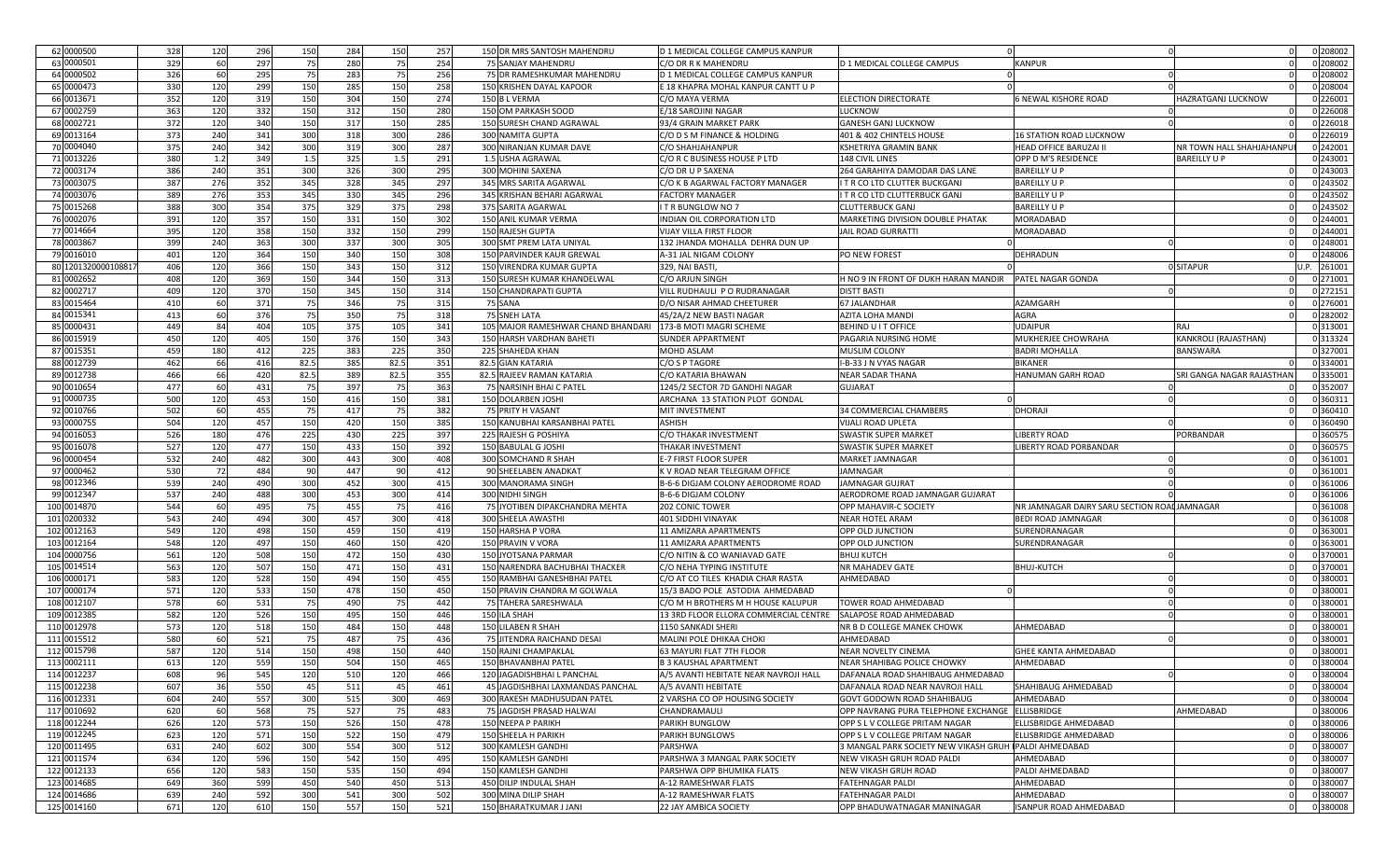| 126 0013085 | 675  | 60    | 619  | 75   | 574 | 75   | 528 | 75 NIRALI A MEHTA                  | SIDDHARTH INVESTMENT                                                 | 203 ASHIRWAD NR H K HOUSE             | ASHRAM ROAD AHMEDABAD                     |                            | 0 380009 |
|-------------|------|-------|------|------|-----|------|-----|------------------------------------|----------------------------------------------------------------------|---------------------------------------|-------------------------------------------|----------------------------|----------|
| 127 0002139 | 691  | 120   | 627  | 150  | 577 | 150  | 543 | 150 PUSHPA RAMANI                  | 203 HAREKRISHNA TOWER                                                | SHANTINAGAR                           | OLD WADAJ                                 | AHMEDABAD                  | 0 380013 |
| 128 0002140 | 687  | 120   | 638  | 150  | 583 | 150  | 541 | 150 MEGHRAJ RAMANI                 | 203 HAREKRISHNA TOWER                                                | SHANTINAGAR                           | OLD WADAJ                                 | AHMEDABAD                  | 0 380013 |
| 129 0012086 | 698  | 319.2 | 632  | 399  | 580 | 399  | 544 | 399 HARSHA M MEVADA                | C-9 SAKAL APPTT                                                      | OPP NARANPURA PO                      | NARRANPURA                                | AHMEDABAD                  | 0 380013 |
| 130 0012394 | 689  | 120   | 631  | 150  | 581 | 150  | 535 | 150 RANABIR SINHA                  | 1-D APEX FLATS ANKUR NARANPURA                                       | AHMEDABAD                             |                                           |                            | 0 380013 |
| 131 0014417 | 699  | 120   | 633  | 150  | 575 | 150  | 545 | 150 PATEL RITUBEN NAVIN            | M 5 24/186 SHASTRINAGAR                                              | NARANPURA                             | AHMEDABAD                                 |                            | 0 380013 |
| 132 0014482 | 692  | 120   | 637  | 150  | 578 | 150  | 537 | <b>150 KETAN K PATEL</b>           | 9-A DARIYAPUR PATEL SOCIETY                                          | <b>USMANPURA</b>                      | AHMEDABAD                                 |                            | 0 380013 |
| 133 0014011 |      | 600   |      |      |     |      |     |                                    |                                                                      |                                       |                                           |                            | 0 380014 |
|             | 705  |       | 647  | 750  | 590 | 750  | 550 | 750 AROHI INV STOCK PVT LTD        | 39 FIRST FLOOR HARISIDH CHAMBER                                      | ASHRAM ROAD AHMEDABAD                 |                                           |                            |          |
| 134 0014371 | 707  | 120   | 645  | 150  | 595 | 150  | 552 | 150 JAYESH VADILAL PATEL           | 2025/2 USMANPURAGAM                                                  | AHMEDABAD                             |                                           |                            | 0 380014 |
| 135 0014377 | 730  | 60    | 657  | 75   | 608 | - 75 | 563 | 75 SHILPA PARESH KATARIA           | 201 MANSI COMPLEX                                                    | PREMCHAND NAGAR ROAD                  | SATELLITE AHMEDABAD                       |                            | 0 380015 |
| 136 0002174 | 733  | 120   | 666  | 150  | 610 | 150  | 568 | 150 RETNAMMA SURENDRAN             | T 4 GOVT OFFICERS COLONY                                             | MEGHANINAGAR AHMEDABAD                |                                           |                            | 0 380016 |
| 137 0010650 | 732  | 60    | 669  | 75   | 613 | 75   | 571 | 75 PATEL VIPULKUMAR RAMESHCHANDRA  | 255 HARIPURA                                                         | ASARWA                                | AHMEDABAD                                 |                            | 0 380016 |
| 138 0012964 | 741  | 240   | 676  | 300  | 620 | 300  | 576 | 300 RAMESHCHANDRA S PATE           | 8 NEW SATYANAGAR SOCIETY                                             | NEAR CHURCH BAHERAMPURA AHMEDABAD     |                                           |                            | 0 380022 |
| 139 0000144 | 750  | 120   | 685  | 150  | 631 | 150  | 584 | 150 MR KANTIBHAI ISHVERBHAI PATEL  | GAMMAKARBA PATELVAS POST JIVRAJ PARK                                 | AHMEDABAD                             |                                           |                            | 0 380051 |
| 140 0010390 | 770  | 60    | 700  | 75   | 643 | - 75 | 596 | 75 JASVANTRAY J RAVAL              | SWAPAN PLOT NO 1082/1                                                | SECTOR NO 3D GANDHINAGAR GUJ          |                                           |                            | 0 382006 |
| 141 0010751 | 781  | 240   | 714  | 300  | 649 | 300  | 599 | 300 PARESH SHAH                    | <b>SUPREME ENTERPRISE</b>                                            | SHOPPING CENTRE SECTOR 22             | OPP INQUIRY OFFICE                        | FIRST FLOOR GANDHINAGAR    | 0 382022 |
| 142 0012789 | 775  | 36    | 711  | 45   | 656 | 45   | 600 | 45 BRIJESHSINH KESARISINH VIHOL    | BLOCK NO GH/14/1 SECTOR 22                                           | GANDHINGAR                            | AT/POST/TA/DIST GANDHINAGAR               |                            | 0 382022 |
| 143 0015369 | 787  | 60    | 717  | 75   | 660 | 75   | 610 | 75 BALDEVBHAI B PATEL              | SECTOR-30 BLOCK 28                                                   | SARVODAY NAGAR HOUSING BOARD          | GANDHI NAGAR GUJ                          |                            | 0 382030 |
| 144 0013260 | 793  | 60    | 721  | 75   | 663 | 75   | 614 | 75 SITABEN C PRAJAPATI             | 43 VALLABH KUNJ SOCIETY                                              | NARODA AHMEDABAD                      |                                           |                            | 0 382325 |
| 145 0001617 | 796  | 240   | 724  | 300  | 667 | 300  | 618 | 300 BHARTI GUNVANT PARIKH          | 4 KRISHNA GOKUL SOCIETY                                              | NEXT TO B K TENAMENT NH 8             | SAHIJPUR BOGHA                            | AHMEDABAD                  | 0 382345 |
| 146 0012253 | 806  | 360   | 735  | 450  | 677 | 450  | 622 | 450 PURUSHOTTAMDAS ZAVERBHAI PATEL | 16 MORLIDHAR SOCIETY                                                 | <b>MAHENDRA MILL ROAD</b>             | KALOL MAHESANA N G                        |                            | 0 382721 |
| 147 0011506 | 817  | 180   | 746  | 225  | 688 | 225  | 633 | 225 BHAVNA JOSHI                   | <b>19 GEETANJALI SOCIETY</b>                                         | <b>MALPUR ROAD</b>                    | MODASA                                    |                            | 0 383315 |
| 148 0013919 | 824  | 120   | 751  | 150  | 690 | 150  | 635 | 150 ANUPAM AGARWAL                 | DY DIRECTOR F & A ONGC                                               | PALAVASNA MEHSANA GUJARAT             |                                           |                            | 0 384002 |
| 149 0013832 | 826  | 120   | 753  | 150  | 692 | 150  | 638 | 150 DASHRATH MAFATLAL PATEL        | 7-A DIPASHA COLONY SHAMBHU PARK ROAD                                 | UNJHA N G DIS MEHSANA                 |                                           |                            | 0 384170 |
| 150 0002486 | 873  | 120   | 795  | 150  | 727 | 150  | 671 | 150 JYOTSNA SENJALIA               | C/O BANK OF BARODA DIST PANCHMAHAL                                   | AT LIMKHEDA                           |                                           |                            | 0 389140 |
| 151 0012444 | 876  | 60    | 797  | 75   | 728 |      | 672 |                                    |                                                                      | AT JUNAPURA DIST PANCHMAHAL GUJARAT   | <b>PO &amp; TAL KALOL</b>                 |                            | 0 389330 |
|             |      |       |      |      |     | - 75 |     | 75 JYOTIKABEN GAJENDRA PATHAK      | C/O GAJENDRA DEVSHANKER PATHAK                                       |                                       |                                           |                            |          |
| 152 0004358 | 879  | 120   | 799  | 150  | 732 | 150  | 674 | <b>150 BHARAT SHAH</b>             | HIRA CHAND MANSION 2ND FLR KOTHI POLE                                | <b>BARODA</b>                         |                                           |                            | 0 390001 |
| 153 0004387 | 880  | 240   | 800  | 300  | 731 | 300  | 675 | 300 RANJAN BAMNASIA                | 28 PARVATINAGAR CO OP SOCIETY NEAF                                   | GOLDEN SILVER APPT SUBHANPURA         | BARODA                                    |                            | 0 39000  |
| 154 0000233 | 892  | 120   | 809  | 150  | 736 | 150  | 680 | 150 SANJEEV MAGANLAL NAHAR         | 2/14 DATTANAGAR GUJRAT HOUSING                                       | COLONY PRATAPNAGAR ROAD               | <b>BARODA</b>                             |                            | 0 390004 |
| 155 0000251 | 893  | 240   | 811  | 300  | 740 | 300  | 682 | 300 JYOTI BHARAT PATEL             | 31 KUNJ SOCIETY BARODA                                               |                                       |                                           |                            | 0 390005 |
| 156 0012769 | 896  | 120   | 810  | 150  | 737 | 150  | 681 | 150 KIRTI P SHAH                   | D/4 STERLING APPT OPP EXPRESS HOTEL                                  | <b>BARODA</b>                         |                                           |                            | 0 390005 |
| 157 0013104 | 897  | 1080  | 815  | 1350 | 738 | 1350 | 686 | 1350 USHA RAMESH IYER              | 41 SANGITA SOCIETY                                                   | <b>NEAR AKOTA STADIUM BARODA</b>      |                                           |                            | 0 390005 |
| 158 0015525 | 898  | 60    | 813  | 75   | 743 | - 75 | 684 | 75 JYOTI B PATEL                   | 31 KUNJ SOCIETY                                                      | <b>ALKAPURI BARODA</b>                |                                           |                            | 0 390005 |
| 159 0002471 | 900  | 240   | 818  | 300  | 744 | 300  | 687 | 300 NAVIN H VYAS                   | 9 A INDRAPURI SOCIETY HARNI ROAD                                     | <b>BARODA</b>                         |                                           |                            | 0 390006 |
| 160 0004344 | 903  | 120   | 822  | 150  | 747 | 150  | 690 | 150 KANUBHAI CHIMANLAL SHAH        | DEVIYOG ASHRAM ROAD BEHIND ELLORA PARK NEAR GIRDHAR ROAD RACE COURSE |                                       | <b>BARODA</b>                             |                            | 0 390007 |
| 161 0013130 | 908  | 864   | 825  | 1080 | 748 | 1080 | 691 | 1080 SULEKHA RADHAKRISHNA NAYAK    | C-6 AMOL APARTMENTS                                                  | ELLORA PARK                           | <b>BARODA</b>                             |                            | 0 390007 |
| 162 0015718 | 912  | 120   | 830  | 150  | 753 | 150  | 696 | <b>150 SUBHASH KATIRA</b>          | E/62 JYOTI PARK SOCIETY                                              | B/H NAVRACHNA SCHOOL                  | SAMA ROAD BARODA                          |                            | 0 390008 |
| 163 0012790 | 933  | 240   | 848  | 300  | 773 | 300  | 716 | 300 SANDHYA H VORA                 | A-6 JALARAM NAGAR                                                    | BAHUCHARAJI ROAD KARELI BAUG          | <b>BARODA</b>                             |                            | 0 390018 |
| 164 0015291 | 945  | 180   | 856  | 225  | 781 | 225  | 724 | 225 NISAR HUSEN IBRAHIM KHINNIWALA | <b>KURESHI MOHALLA</b>                                               | BHARUCH                               | <b>GUJARAT</b>                            |                            | 0 392001 |
| 165 0002165 | 953  | 120   | 865  | 150  | 790 | 150  | 731 | 150 MADHUMATI J SHAH               | C/O J P SHAH                                                         | EXECUTIVE ENGINEER 3/2 KARJAN COLONY  | RAJPIPLA DIST BHARUCH                     | <b>GUJARAT STATE</b>       | 0 393145 |
| 166 0000278 | 991  | 120   | 898  | 150  | 813 | 150  | 750 | 150 RAMA DEVI SUKHANI              | C/O KUNGUMAL KHUBCHAND                                               | BUNGLOW NO 206 DIN DAYAL SOCIETY      | PALANPUR PATIA RANDHER ROAD               | <b>SURAT</b>               | 0 395001 |
| 167 0014110 | 990  | 60    | 893  | 75   | 806 | - 75 | 748 | 75 NIRUPABEN P SHAH                | 3/14 SAMRAT APPARTMENT                                               | PANI NI BHINT SONI FALIA              | SURAT                                     |                            | 0 395001 |
|             |      |       |      |      |     | 150  |     |                                    |                                                                      |                                       | <b>NEAR CHAUTA BRIDGE</b>                 |                            | 0 395003 |
| 168 0000802 | 1023 | 120   | 923  | 150  | 823 |      | 777 | 150 BABULAL SHAH                   | C/O B R SHAH & CO (TAX CONSULTANTS)                                  | 204 ANKIT CHAMBERS                    |                                           | <b>SURAT</b>               |          |
| 169 0000803 | 1007 | 300   | 929  | 375  | 845 | 375  | 778 | 375 MANJULA SHAH                   | C/O ADINATH INVESTMENTS                                              | 205 ANKIT CHAMBERS NEAR               | CHAUTAPOOL MOTI RING POLE                 | <b>SURAT</b>               | 0 395003 |
| 170 0000805 | 1003 | 240   | 925  | 300  | 840 | 300  | 781 | 300 BINA SHAH                      | <b>205 ANKIT CHAMBERS</b>                                            | <b>NEAR CHAITHAPUL</b>                | <b>MOTI HING POLE</b>                     | <b>SURAT</b>               | 0 395003 |
| 171 0010100 | 1044 | 60    | 938  | 75   | 860 | 75   | 799 | 75 DHARMISTHABEN SEVANTILAL SHAH   | C/O VIJAYKUMAR & BROS                                                | 11/1402 PADMA NIVAS                   | VANIA SHERI NO TEKRO                      | <b>NANAVAT SURAT</b>       | 0 395005 |
| 172 0015323 | 1034 | 60    | 936  | 75   | 855 | - 75 | 792 | 75 JAGJIVANBHAI BHANABHAI PATEL    | 105 SAURABH NAGAR SOCIETY                                            | OPP BHARUCHA APPT MORABHAGAL          | <b>SURAT</b>                              |                            | 0 395005 |
| 173 0014416 | 1067 | 30    | 976  | 37.5 | 883 | 37.5 | 825 | 37.5 PRAFUL SAKERLAL KAPADIA       | G 31 BOMBAY MKTS                                                     | UMARWADA                              | <b>SURAT</b>                              |                            | 0 395010 |
| 174 0014487 | 1070 | 60    | 975  | - 75 | 885 | - 75 | 827 | 75 NUTAN PRAFUL KAPADIA            | G 31 BOMBAY MKTS                                                     | UMARWADA                              | <b>SURAT</b>                              |                            | 0 395010 |
| 175 0015384 | 1092 | 30    | 996  | 37.5 | 904 | 37.5 | 839 | 37.5 HINABEN VIMALCHAND SHAH       | POST PHANSA                                                          | <b>DIST VALSAD</b>                    | <b>GUJARAT</b>                            |                            | 0 396140 |
| 176 0015564 | 1085 | 30    | 994  | 37.5 | 900 | 37.5 | 838 | 37.5 HINABEN VIMALCHAND SHAH       | <b>PO PHANSA</b>                                                     | <b>DIST VALSAD GUJRAT</b>             |                                           |                            | 0 396140 |
| 177 0012775 | 1115 | 120   | 1015 | 150  | 922 | 150  | 864 | 150 NITIN RASIKLAL SHAH            | C/O NITIN MOTORS                                                     | GIDC CHAR RASTA VAPI                  |                                           |                            | 0 396195 |
| 178 0001120 | 1124 | 240   | 1022 | 300  | 929 | 300  | 870 | 300 NAJU PESTONJI DARUWALA         | 23 ANANDNAGAR SOCIETY                                                | COLLEGE ROAD BILLIMORA W RLY          | <b>DIST VALSAD</b>                        |                            | 0 396321 |
| 179 0012944 | 1123 | 300   | 1021 | 375  | 928 | 375  | 871 | 375 JYOTIBEN BHUPENDRA DESAI       | VANKO MOHOLLO OPP N K TAILOR                                         | <b>BILLIMORA DIST BULSAR</b>          |                                           |                            | 0 396321 |
| 180 0012613 | 1135 | 120   | 1028 | 150  | 930 | 150  | 878 | 150 JAYESH INDRAVADAN GANDHI       | 2-11 RACHANA APPARTMENT STATION ROAD                                 | NAVSARI                               |                                           |                            | 0 396445 |
| 181 0012897 | 1130 | 120   | 1026 | 150  | 931 | 150  | 874 | 150 SUBHADRABEN M VAN              | 101 VARDHMAN APT SHANTADEVI ROAD                                     | NAVSARI GUJ                           |                                           |                            | 0 396445 |
| 182 0000435 | 1157 | 60    | 1049 | 75   | 941 | 75   | 880 | 75 DR UMA SHANKER TOTLA            | C/O ABUDHABI COMMERCIAL BANK                                         | 75 B REHMAT MANZIL VEER NARIMAN RD BO |                                           |                            | 0 400001 |
| 183 0015885 | 1148 | 120   | 1040 | 150  | 939 | 150  | 887 | 150 KANTILAL N PATEL               | JIGISHA SHARE TRANSFER SERVICE                                       | VIZADS BUSINESS CENTRE                | <b>BIRLA MANSTION 2ND FLOOR</b>           | 134 NAGINDAS MASTER ROAD I | 0 400001 |
| 184 0001847 | 1165 | 120   | 1076 | 150  | 973 | 150  | 908 | 150 ARUNA ANIL SHAH                | E BLOCK 2ND FL ROOM 19                                               | BHANGWADI KALBADEVI RD                | BOMBAY                                    |                            | 0 400002 |
| 185 0012826 | 1176 | 120   | 1068 | 150  | 960 | 150  | 917 | 150 KANTILAL N HEMANI              | C/O M/S CALCUTTA ESSENCE SUPPLY CO                                   | MALCHAND MAMSION 1ST FLOOR            | SHAMALDAS GANDHI MARG PRINSESS STR BOMBAY |                            | 0 400002 |
| 186 0013884 | 1179 | 60    | 1062 | 75   | 976 | 75   | 909 | 75 ANIL JAIN                       | SHREE ADINATH SYNTHETICS                                             | 384-M/3 DHABOLKAR WADI                | 1ST FLOOR KALBADEVI ROAD                  | <b>BOMBAY</b>              | 0 400002 |
| 187 0013885 | 1168 | 60    | 1057 | 75   | 961 | 75   | 911 | 75 AJAY KUMAR JAIN                 | AJAY SILK INDUSTRIES                                                 | 384/M DABHOLKAR WADI                  | 1ST FLOOR KALBADEVI ROAD                  | <b>BOMBAY</b>              | 0 400002 |
| 188 0013942 | 1167 | 120   | 1075 | 150  | 968 | 150  | 927 | 150 KAMLESH N JAIN                 | 18/26 MOTISHA CHAWL 1ST FLOOR                                        | SATTA GALI ZAVERI BAZAR               | <b>BOMBAY</b>                             |                            | 0 400002 |
|             |      |       |      |      |     |      |     |                                    |                                                                      |                                       |                                           |                            |          |
| 189 0013518 | 1199 | 120   | 1088 | 150  | 993 | 150  | 929 | 150 KEYUR HASTIPAL JHAVERI         | 37 3RD AGIARY LANE 5TH FLOOR                                         | ZAVERI BAZAR BOMBAY                   | $\mathbf 0$                               |                            | 0 400003 |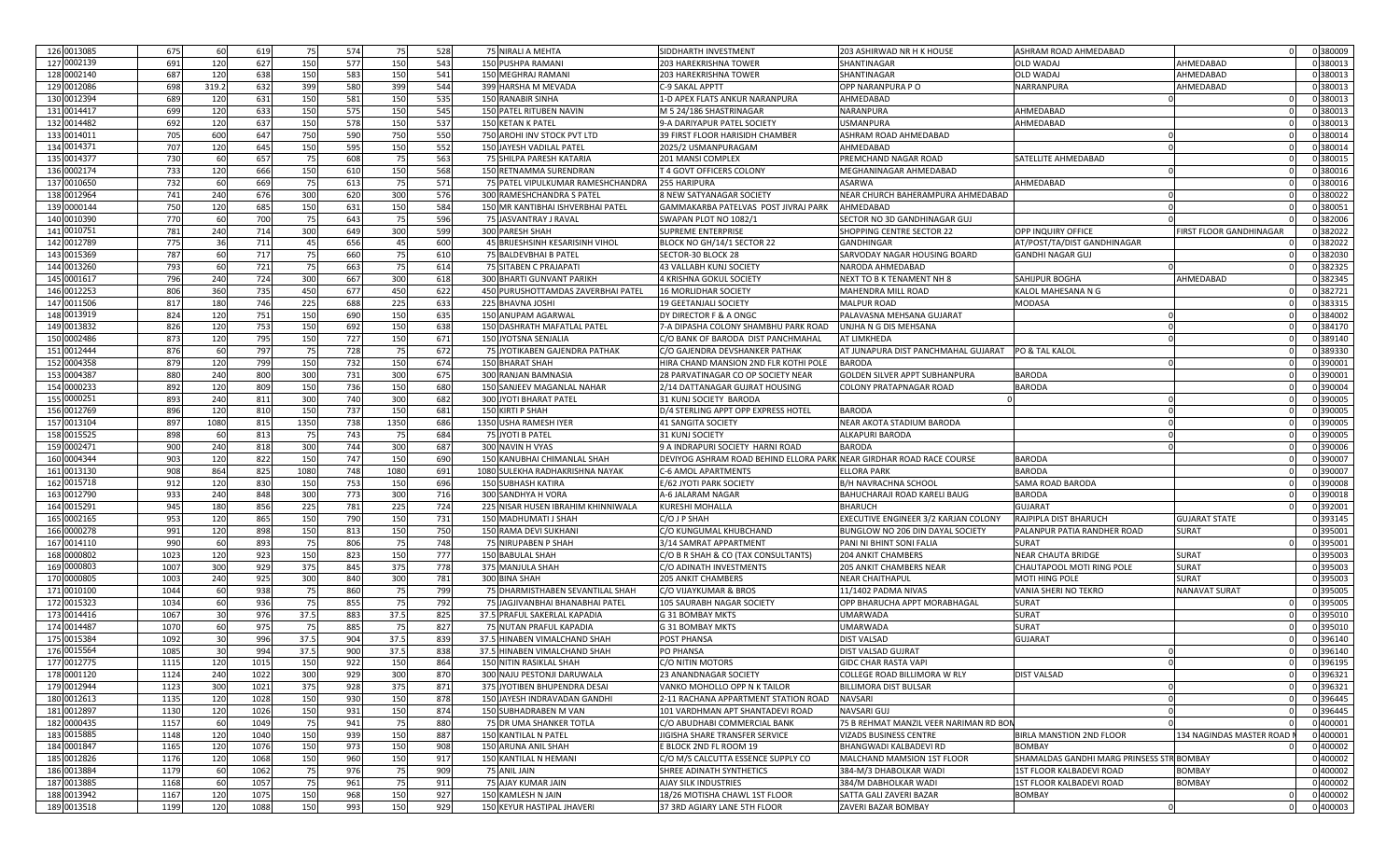| 190 0013707 | 1205 | 240             | 1090 | 300   | 994  | 300   | 937  |       | 300 PUSHPAKANT KANJI SHAH            | 24 HEMPRAKASH BLDG                                   | 90/92 KAZI SAYED STREET                                         | <b>BOMBAY</b>                    |                          | 0 400003 |
|-------------|------|-----------------|------|-------|------|-------|------|-------|--------------------------------------|------------------------------------------------------|-----------------------------------------------------------------|----------------------------------|--------------------------|----------|
| 191 0000953 | 1251 | 240             | 1101 | 300   | 1033 | 300   | 959  |       | 300 KARUNAKAR RAGHUVIR RELE          | 32 B GROUND FLOOR KHOTACHI WADI                      | I S ROAD BOMBAY                                                 |                                  |                          | 0 400004 |
| 192 0001543 | 1220 | 60              | 1130 | - 75  | 1002 | 75    | 957  |       | 75 RUSI SHAPURJI KOTWAL              | ADENWALLA BUILDING                                   | POWWALLA STREET GIRGAON                                         | <b>BOMBAY</b>                    |                          | 1400004  |
| 193 0001976 | 1221 | 12C             | 1129 | 75    | 1003 | 75    | 958  |       | 75 RAMCHANDRA D JOGLEKAF             | B-23 NEW SOMAN BLDG SAIFEE MANZIL                    | KANNEDY IRANI BRIDGE GIRGAON BOMBAY                             |                                  |                          | 0 400004 |
| 194 0013243 | 1223 | 240             | 1126 | 300   | 999  | 300   | 970  |       | 300 SHANTA RAMNIKLAL CHITALIA        | C/O RAMNIKLAL H CHITALIA                             | 16 SANGHAVI SADAN 2ND FLR                                       | 4TH KHETWADI BOMBAY              |                          | 0 400004 |
| 195 0013804 | 1226 | 12 <sub>C</sub> | 1127 | 150   | 998  | 150   | 976  |       | <b>150 SUSHIL KUMAR DEY</b>          | ROOM NO 6 BUILDING NO 42                             | <b>1ST CARPENTURE STREET</b>                                    | <b>BOMBAY</b>                    |                          | 0 400004 |
| 196 0014396 | 1233 | 240             | 1114 | 300   | 1022 | 300   | 953  |       | 300 ASHOK MADHAV LELE                | A/20 MEHENDALE BLDG                                  | V P ROAD GIRGAUM                                                | <b>BOMBAY</b>                    |                          | 0 400004 |
| 197 0015891 | 1240 | 60              | 1102 | - 75  | 1031 | 75    | 955  |       | 75 MAHENDRA BHALCHANDRA SETH         | C/O G B SETH                                         | BHAVESHWAR VIHAR FLAT NO 22                                     | 383 S V P ROAD                   | GIRGAUM MUMBAI           | 0 400004 |
| 198 0015892 | 1211 | 60              | 1125 | 75    | 1001 | 75    | 943  |       | 75 ROHAN HAREN SETH                  | 139/C CHANDRA TERRACE                                | <b>KHADILKAR ROAD GIRGAON</b>                                   | <b>MUMBAI</b>                    |                          | 0 400004 |
| 199 0001996 | 1281 | 120             | 1142 | 150   | 1052 | 150   | 1007 |       | 150 APURVA VED                       | J-43 MAKER TOWER                                     | <b>CUFFE PARADE BOMBAY</b>                                      |                                  |                          | 0 400005 |
| 200 0014129 | 1254 | 120             | 1158 | 150   | 1047 | 150   | 986  |       | 150 PATEL URVASHIBEN JAYANTILAL      | IONIC FLAT NO E-6                                    | LALA NIGAM ROAD                                                 | NEXT TO TELEPHONE BHAWAN         |                          | 0 400005 |
| 201 0004331 | 1325 | 84C             |      |       |      |       |      |       | 1050 MAC SAVAKSHA BODHANWALLA        | 2/A SONAWALLA BUILDING                               |                                                                 | <b>BOMBAY</b>                    | COLABA BOMBAY            | 400007   |
|             |      |                 | 1207 | 1050  | 1111 | 1050  | 1040 |       |                                      |                                                      | 3RD FLOOR TARDEO                                                |                                  |                          |          |
| 202 0004379 | 1322 | 180             | 1217 | 225   | 1088 | 225   | 1044 | 225   | DEEPA BAJEKAL                        | C/O S B PAI                                          | 30 BABULNATH ROAD CHOWPATY BAND STAN BOMBAY                     |                                  |                          | 100007   |
| 203 0012291 | 1338 | 1104            | 1189 | 1380  | 1097 | 1380  | 1045 |       | 1380 MEHELLE S F ENGINEER            | A 1 EMPIRE TERRACE                                   | NUSSERWANJ PETIT STREET                                         | <b>GRANT ROAD BOMBAY</b>         |                          | 0400007  |
| 204 0012292 | 132  | 1080            | 1209 | 135   | 1107 | 1350  | 1034 |       | 1350 MEHELLE S F ENGINEER            | A 1 EMPIRE TERRACE                                   | NUSSERWANJ PETIT STREET                                         | <b>GRANT ROAD BOMBAY</b>         |                          | 0400007  |
| 205 0012293 | 133  | 210             | 1218 | 262.5 | 1102 | 262.5 | 1033 |       | 262.5 MEHELLE S F ENGINEER           | A 1 EMPIRE TERRACE                                   | <b>NUSSERWANJ PETIT STREET</b>                                  | <b>GRANT ROAD BOMBAY</b>         |                          | 0 400007 |
| 206 0012294 | 1320 | 210             | 1200 | 262.5 | 1115 | 262.5 | 1057 |       | 262.5 MEHELLE S F ENGINEER           | A 1 EMPIRE TERRACE                                   | <b>NUSSERWANJ PETIT STREET</b>                                  | <b>GRANT ROAD BOMBAY</b>         | SORABJI FRAMJI ENGINEER  | 0 400007 |
| 207 0012295 | 1332 | 240             | 1219 | 300   | 1103 | 300   | 1054 |       | 300 MEHELLE S F ENGINEER             | A 1 EMPIRE TERRACE                                   | NUSSERWANJ PETIT STREET                                         | <b>GRANT ROAD BOMBAY</b>         |                          | 0 400007 |
| 208 0015944 | 1330 | 660             | 1206 | 825   | 1093 | 825   | 1049 |       | 825 MEHELLIE S F ENGINERR            | A-1 EMPIRE TERRACE                                   | NUSSERWANJI PETIT STREET                                        | <b>GRANT ROAD MUMBAI</b>         |                          | 1400007  |
| 209 0015947 | 1329 | 120             | 1199 | 150   | 1087 | 150   | 1055 |       | 150 MEHELLIE SORABJI FRAMJI ENGINEER | <b>A-1 EMPIRE TERRACE</b>                            | NUSSERWANJI PETIT STREET                                        | <b>GRANT ROAD MUMBAI</b>         |                          | 1400007  |
| 210 0000869 | 1348 | 120             | 1232 | 150   | 1127 | 150   | 1059 |       | 150 SAMINA JAWVED HUSSAIN            | KACHWALLA CHEMBER 3RD FLOOR                          | CHIEST CHURCH LANE                                              | <b>CLEARE ROAD</b>               | BYCULLA                  | 0 400008 |
| 211 0000871 | 1356 | 12C             | 1229 | 150   | 1121 | 150   | 1065 | 150 F | ATIMA MANSUR NALWALLA                | KACHWALLA CHEMBER 3RD FLOOR                          | CHRIEST CHURCH LANE CLEARE ROAD                                 | <b>BYCULLA</b>                   |                          | 0 400008 |
| 212 0000872 | 1347 | 12C             | 1223 | 150   | 1125 | 150   | 1063 |       | 150 AMINA Y KACHWALLA                | KACHWALLA CHEMBER CLEARE                             | ROAD CHREST CHURCH LANE                                         | <b>BYCULLA 3RD FLOOF</b>         |                          | 0 400008 |
| 213 0000873 | 135  | 12C             | 1227 | 150   | 1128 | 150   | 1067 |       | 150 JAWAHAR Y KACHWALLA              | KACHWALLA CHAMBERS CLEARE                            | ROAD CHRIST CHURCH LANE                                         | <b>BYCULLA BOMBAY</b>            |                          | 0 400008 |
| 214 0012904 | 1355 | 120             | 1224 | 150   | 1122 | 150   | 1061 |       | 150 SANGEETA GAIKWAD                 | C/O M R GAIKWAD                                      | MAHARASHTRA STATE RD TRANSPORT CORPNIMAHARASHTRA VAHATUK BHAVAN |                                  | DR ANANDRAO NAIR MARG BO | 0 400008 |
| 215 0013132 | 1376 | 204             | 1247 | 255   | 1143 | 255   | 1084 |       | 255 RAJAN P NERURKAR                 | A-1 DOCTORS QUARTERS                                 | LALCHIMNEY COMPOUND                                             | A L NAIR ROAD AGRIPADA           | <b>MUMBAI</b>            | 1400011  |
| 216 0014111 | 1375 | 12C             | 1248 | 150   | 1144 | 150   | 1083 |       | 150 ANKIT HARINBHAI SHAH             | 9-B UMARBAI NIVAS 2ND FLOOR                          | 543 N M JOSHI MARG                                              | <b>BYCULLA W BOMBAY</b>          |                          | 1400011  |
| 217 0014313 | 1379 | 12C             | 1253 | 150   | 1146 | 150   | 1087 | 150   | 'OGENDRAPRASAD MISHRA                | 161/A TOPI WALA BLDG                                 | DR AMBEDKAR RD                                                  | PAREL                            | BOMBAY                   | 0 400012 |
| 218 0001830 | 1404 | 120             | 1279 | 150   | 1152 | 150   | 1098 | 150   | RENY BEHRAM IRAN                     | A/2 FIRST FLOOR                                      | <b>RAJGIR COURT</b>                                             | DADAR EAST MUMBAI                |                          | 0 400014 |
| 219 0012699 | 1415 | 12C             | 1293 | 150   | 1177 | 150   | 1118 |       | 150 SARANG AGRAWAL                   | 22 MADHAVI MAKARAND SOCIETY                          | CADELL ROAD MAHIM                                               | <b>BOMBAY</b>                    |                          | 0 400016 |
| 220 0013767 | 1425 | 240             | 1299 | 300   | 1188 | 300   | 1128 | 300   | AI RACHEL JOHN                       | 14A SEA GLIMPSE WORLI HILL ROAD                      | <b>WORLI BOMBAY</b>                                             |                                  |                          | 0 400018 |
| 221 0000885 | 1431 | 330             | 1309 | 412.5 | 1192 | 412.5 | 1132 |       | 412.5 MR JAYANTILAL V SHETH          | NO 11 BRAMANWADA ROAD                                | <b>KETAN 2ND FLOOR</b>                                          | <b>MATUNGA CR</b>                |                          | 0 400019 |
| 222 0012145 | 1485 | 1320            | 1346 | 1650  | 1239 | 1650  | 1164 |       | 1650 R NARAYAN                       | JASVANTLAL CHHOTALAL & CO                            | SHARE & STOCK BROKERS BHUPEN CHAMBERS DALAL STREET BOMBAY       |                                  |                          | 0 400023 |
| 223 0012546 | 1481 | 12C             | 1352 | 150   | 1231 | 150   | 1170 |       | 150 CHUNNILAL S SHAH                 | SAMPAT ESTATE PVT LTD                                | 302 GUNDECHA CHAMBERS                                           | NAGINDAS MASTER ROAD FORT BOMBAY |                          | 0 400023 |
| 224 0014673 | 1490 | 240             |      | 300   | 1240 | 300   |      |       | 300 ANIL M SHAH                      | C/O BHARATLINE LTD                                   | BHARAT HOUSE 4TH FLOOR                                          | 104 BOMBAY SAMACHAR MARG         | BOMBAY                   | 0 400023 |
|             |      |                 | 1359 |       |      |       | 1167 |       |                                      |                                                      |                                                                 |                                  |                          |          |
| 225 0015204 | 1479 | 12C             | 1355 | 150   | 1242 | 150   | 1169 |       | 150 HMG FINANCIAL SERVICES CO LTD    | 79-A MEHTA HOUSE GR FLOOR                            | <b>B S MARG FORT</b>                                            | <b>BOMBAY</b>                    |                          | 1400023  |
| 226 0014189 | 1500 | 240             | 1361 | 300   | 1244 | 300   | 1181 |       | 300 BIMALADEVI JHUNJHUNWALA          | RAIGARH CO-OP HSG SOCIETY                            | 126/4200 NEHRU NAGAR                                            | <b>KURLA EAST BOMBAY</b>         |                          | 1400024  |
| 227 0014379 | 149  | 12 <sub>C</sub> | 1365 | 150   | 1246 | 150   | 1179 |       | 150 BIMLA DEVI JHUNJHUNWALA          | RAIGARH CO OP HSG SOCIETY                            | 126/4200 NEHRU NAGAR                                            | <b>KURLA EAST BOMBAY</b>         |                          | 0400024  |
| 228 0014388 | 1496 | 240             | 1360 | 300   | 1243 | 300   | 1180 |       | 300 BIMLADEVI JHUNJHUNWALA           | RAIGARH CO OP HSG SOCIETY LTD                        | 26/4200 NEHRU NAGAR                                             | <b>KURLA E BOMBAY</b>            |                          | 0 400024 |
| 229 0001184 | 1504 | 120             | 1372 | 150   | 1251 | 150   | 1186 |       | 150 BHARATI RAMESH SHAH              | K 1 PRATHAMESH OPP VIR SAVARKAR MARG                 | PRABHADEVI BOMBAY                                               |                                  |                          | 0400025  |
| 230 0001999 | 1513 | 12C             | 1368 | 150   | 1260 | 150   | 1187 |       | 150 SUSHI CHAKRAGIRI                 | 92-B TWIN TOWERS BOMBAY                              |                                                                 |                                  |                          | 0 400025 |
| 231 0012727 | 1511 | 12 <sub>C</sub> | 1377 | 150   | 1256 | 150   | 1185 |       | <b>150 VIVEK GROVER</b>              | C/O GROVERS PVT LTD                                  | 228 KALIANDAS UDYOG BHAVAN                                      | NEAR CENTURY BAZAR PRABHADEVI    | BOMBAY                   | 0 400025 |
| 232 0013198 | 150  | 120             | 1373 | 150   | 1249 | 150   | 1191 |       | 150 MILIND REDKAR                    | 949/8 DEVICHAYYA NEW PRABHADEVI RD                   | PRABHADEVI BOMBAY                                               |                                  |                          | 0 400025 |
| 233 0013504 | 1514 | 240             | 1370 | 300   | 1253 | 300   | 1194 |       | 300 BALAKRISHNA VAMAN BHANDARKAR     | 8/119 ADARSH NAGAR                                   | PRABHADEVI                                                      | <b>MUMBAI</b>                    |                          | 1400025  |
| 234 0014615 | 1502 | 240             | 1375 | 300   | 1259 | 300   | 1190 |       | 300 BALKRISHNA VAMAN BHANDARKAR      | 8/119 ADARSHNAGAR PRABHADEVI                         | BOMBAY                                                          |                                  |                          | 1400025  |
| 235 0010832 | 1538 | 240             | 1389 | 300   | 1272 | 300   | 1207 |       | 300 RENU RASHMI MERCHANT             | <b>IULSI BHUVAN 2ND FLOOR FLAT NO 4</b>              | <b>MAHALAXMI TEMPLE ROAD</b>                                    | BOMBAY                           |                          | 1400026  |
| 236 0010859 | 1539 | 12 <sub>C</sub> | 1388 | 150   | 1271 | 150   | 1203 |       | 150 MERCHANT RASHMI RAMDAS           | TUTAL BHUVAN 2ND FLOOR FLAT NO 4                     | MAHALAXMI TEMPLE ROAD                                           | <b>BOMBAY</b>                    |                          | 0 400026 |
| 237 0011052 | 1517 | 360             | 1391 | 450   | 1266 | 450   | 1206 |       | 450 UMA GOPAL MUDALIAR               | C/O R R MERCHANT                                     | TULSI BHAWAN 2ND FLOOR FLAT NO 14                               | MAHALAXMI TEMPLE RD              | BOMBAY                   | 0 400026 |
| 238 0011353 | 1534 | 240             | 1384 | 300   | 1275 | 300   | 1212 |       | 300 HARESH ANANTRAI                  | 804 SHIVTIRTH NO 2 8TH FLOOR                         | <b>B DESAI RD BOMBAY</b>                                        |                                  |                          | 0 400026 |
| 239 0014074 | 1535 | 240             | 1396 | 300   | 1273 | 300   | 1209 |       | 300 PREETA MATHUR                    | D 19 INCOME TAX FLATS                                | PEDDAR ROAD BOMBAY                                              |                                  |                          | 0 400026 |
| 240 0014075 | 1522 | 360             | 1386 | 450   | 1280 | 450   | 1197 |       | 450 SARALA MATHUR                    | D 19 INCOME TAX FLATS                                | PEDDAR ROAD BOMBAY                                              |                                  |                          | 0 400026 |
| 241 0014756 | 1515 |                 | 1387 |       | 1264 |       | 1210 |       | 75 NEHA NIRANJAN SHAH                | 39B SEA GULL APARTMENTS                              | 4A BHULABHAI DESAI ROAD                                         | <b>BOMBAY</b>                    |                          | 0 400026 |
| 242 0013991 | 1550 | 60              | 1409 | 75    | 1290 | 75    | 1225 |       | 75 VIJAYKUMAR C DESAI                | 280 SHIVKUTIR 4TH FLOOR                              | OPP HOTEL AMIGO VEER SAVARKAR MARG                              | SHIVAJI PARK BOMBAY              |                          | 0 400028 |
| 243 0001744 | 1576 | 240             | 1430 | 300   | 1303 | 300   | 1239 |       | 300 SHAILESH J SHAH                  | 103 MARUDHARA MAHAL                                  | <b>DINA BUILDING</b>                                            | 26 A K MARG GOWALIA TANK ROAD    | <b>BOMBAY</b>            | 0 400036 |
| 244 0014642 | 1569 | 300             | 1429 | 375   | 1308 | 375   | 1242 |       | 375 BIPIN DHIRAJLAL KAMANI           | A-1 MATRU AASHISH 12TH FLOOR                         | 39 MAPEAN SEA ROAD                                              | <b>BOMBAY</b>                    |                          | 0 400036 |
| 245 0015312 | 1570 | 60              | 1425 | 75    | 1304 | 75    | 1245 |       | 75 HANSA RAMESH SHAH                 | MATRU ASHISH B/5 6TH FLOOR                           | 39 NEPEAN SEA ROAD                                              | <b>BOMBAY</b>                    |                          | 0 400036 |
| 246 0012121 | 1589 | 120             | 1444 | 150   | 1318 | 150   | 1252 |       | 150 RODA A DARUVALA                  | M-8 CUSROW BAUG 3RD FLOOR                            | <b>S B ROAD BOMBAY</b>                                          |                                  |                          | 0 400039 |
| 247 0013899 | 1591 | 120             | 1447 | 150   | 1323 | 150   | 1260 |       | 150 BHALACHANDRA SHADAKSHARI         | A-103 BHANDUP KOLIWADA CO OP HSG SOC LT BHANDUP EAST |                                                                 | <b>BOMBAY</b>                    |                          | 0 400042 |
| 248 0013653 | 1594 | 240             | 1458 | 300   | 1333 | 300   | 1263 |       | 300 RANJAN BALA GULATI               | <b>605 BHANU APTS</b>                                | JUKAR ROAD RUIA PARK                                            | <b>JUHU BOMBAY</b>               |                          | 0 400049 |
| 249 0000004 | 1608 | 120             | 1485 | 150   | 1338 | 150   | 1288 |       | 150 DR RUZBEH A MEHTA                | SARASWATI SADAN                                      | <b>TURNER ROAD BANDRA</b>                                       | <b>BOMBAY</b>                    |                          | 0 400050 |
| 250 0001706 | 1618 | 360             | 1471 | 450   | 1339 | 450   | 1275 |       | 450 DAISY S PRINTER                  | MAUDSTAN SECOND FLOOR                                | 194 D MONTE PARK ROAD                                           | <b>BANDRA</b>                    |                          | 0 400050 |
| 251 0001707 | 1625 | 240             | 1470 | 300   | 1344 | 300   | 1285 |       | 300 SAPAL F PRINTER                  | <b>MAUDSTAN SECOND FLOOR</b>                         | 194 D MONTE PARK ROAD                                           | <b>BANDRA</b>                    |                          | 0 400050 |
| 252 0013861 | 1637 | 12 <sub>C</sub> | 1488 | 150   | 1362 | 150   | 1295 |       | 150 SACHIN JAYARAM REWALE            | B/22/3 GOVT COLONY                                   | <b>BANDRA EAST BOMBAY</b>                                       |                                  |                          | 0 400051 |
| 253 0013973 | 1638 | 60              | 1489 | 75    | 1361 | 75    | 1294 |       | 75 CHANDRAPRAKASH RATHI              | B-73/729 M I G COLONY                                | GANDHINAGAR BANDRA EAST                                         | <b>BOMBAY</b>                    |                          | 0 400051 |
|             |      |                 |      |       |      |       |      |       |                                      |                                                      |                                                                 |                                  |                          |          |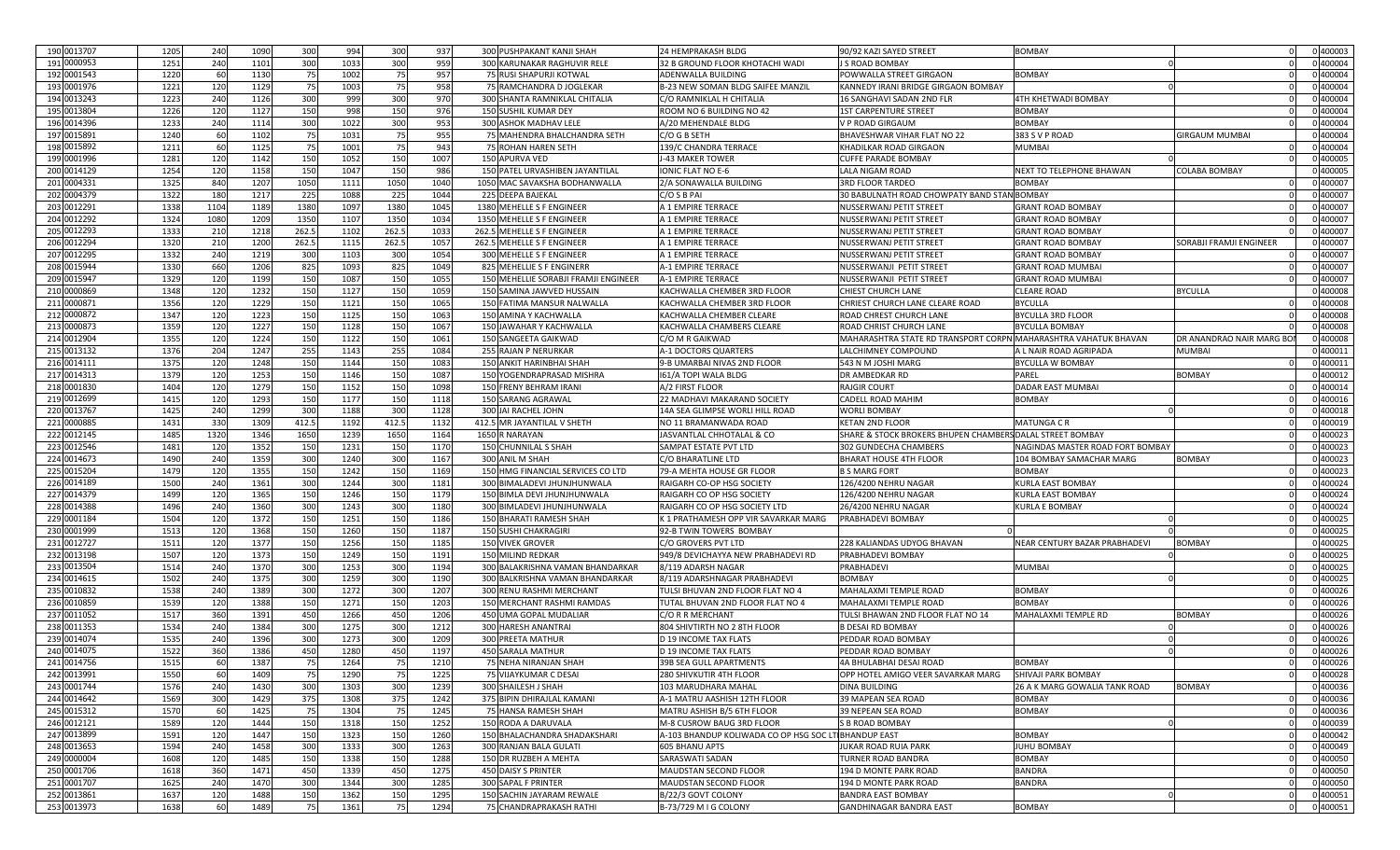| 254 0200282         | 1641 | 240             | 1497 | 300  | 1370 | 300  | 1297 | <b>300 BHARATI S KHATAR</b>       | 2 CHADDA NIWAS                                                     | PLOT NO 660 16TH RD                 | OPP KHAR GYMKHANA                          | KHAR W MUMBAI              | 0 400052 |
|---------------------|------|-----------------|------|------|------|------|------|-----------------------------------|--------------------------------------------------------------------|-------------------------------------|--------------------------------------------|----------------------------|----------|
| 255 0011322         | 1662 | 120             | 1513 | 150  | 1386 | 150  | 1315 | 150 NALINI CHETAN MEHTA           | AMERENDRA CO OP HSG SOC FLAT-5                                     | 1ST FLOOR B/H MAHALAXMI SOCIETY     | OFF CEASAR ROAD ANDHERI WEST               | AMBOLI VILLAGE ANDHERI WE! | 400053   |
| 256 0014181         | 1659 | 120             | 1516 | 150  | 1389 | 150  | 1321 | 150 V LALITHA                     | FLAT C-19 NEOVIKRAM                                                | SAHAKAR NAGAR                       | J P ROAD ANDHERI WEST                      | MUMBAI                     | 0 400053 |
| 257 0000998         | 1701 | 240             | 1543 | 300  | 1396 | 300  | 1344 | 300 SHANTILAL JAYANTILAL SHAH     | <b>5 VASANT VILAS</b>                                              | ANDREW S ROAD SANTA CRUZ WEST       | <b>BOMBAY</b>                              |                            | 0 400054 |
| 258 0002004         | 1681 | 240             | 1533 | 300  | 1398 | 300  | 1325 | 300 NAVNITBHAI SHIVABHAI PATEL    | AMIN VILLA 17 DATTATRAY ROAD                                       | SANTACRUZ WEST                      | <b>BOMBAY</b>                              |                            | 0400054  |
| 259 0014193         | 1705 | 120             | 1549 | 150  | 1419 | 150  | 1353 | 150 B RAJESHWER REDDY             | C/O J SUDHAKER                                                     | A/65 ARAM SOCIETY                   | VAKOLA SANTACRUZ EAST                      | <b>MUMBAI</b>              | 0 400055 |
| 260 0015455         | 1702 | 60              | 1553 | 75   | 1421 | - 75 | 1352 | 75 NEHA ASHISH SHAH               | SMRUTI KUNJ 1ST FLOOR                                              | 2ND ROAD NEAR KHAR SUBWAY           | SANTACRUZ (E)                              | <b>MUMBAI</b>              | 0 400055 |
| 261 0015593         | 1707 | 60              |      | 75   |      | 75   |      |                                   |                                                                    |                                     | NEAR GOVIND DHAM TEMPLE                    |                            | 0 400055 |
|                     |      |                 | 1551 |      | 1422 |      | 1355 | 75 NEHA ASHISH SHAH               | <b>1ST FLOOR SMRUTI KUNJ</b>                                       | 2ND ROAD NEAR KHAR SUBWAY           |                                            | SANTACRUZ EAST MUMBAI      |          |
| 262 0012338         | 1713 | 240             | 1558 | 300  | 1425 | 300  | 1357 | 300 PRABHA P SHAH                 | C/O HASMUKH J SHAH                                                 | 406 RAJNIKETAN 4TH FLOOR            | BAPUBHAI VASHI ROAD                        | VILE PARLE WEST BOMBAY     | 0400056  |
| 263 0000957         | 1786 | 120             | 1623 | 150  | 1485 | 150  | 1408 | 150 JASHBHAI PATEL                | B 63 ROOPDARSHAN APARTMENT JUHU LANE                               | <b>ANDHERI WEST BOMBAY</b>          |                                            |                            | 400058   |
| 264 0001344         | 1762 | 240             | 1607 | 300  | 1487 | 300  | 1399 | 300 RAJESH N SHAH                 | A/5 VIRAL APARTMENTS 11ND FLOOR                                    | S V ROAD ANDHERI WEST               | <b>BOMBAY</b>                              |                            | 1400058  |
| 265 0004090         | 1781 | 240             | 1621 | 300  | 1472 | 300  | 1404 | 300 DINANATH MADHAVRAO LAUD       | TATA BUNGLOW S COMPOUND 105                                        | A BLOCK S V ROAD ANDHERI W          | <b>BOMBAY</b>                              |                            | 0 400058 |
| 266 0004101         | 1757 | 240             | 1601 | 300  | 1481 | 300  | 1413 | 300 HIRABAI DINANATH LAD          | <b>TATA BUNGLWS COMPOUND 105</b>                                   | A BLOCK S V ROAD ANDHERI W          | <b>BOMBAY</b>                              |                            | 0 400058 |
| 267 0004102         | 1760 | 240             | 1605 | 300  | 1488 | 300  | 1424 | 300 MADHAV DINANATH LAD           | TATA BUNGLAOW S COMPOUND 105                                       | A BLOCK S V ROAD ANDHERI W          | <b>BOMBAY</b>                              |                            | 1400058  |
| 268 0004103         | 1759 | 240             | 1627 | 300  | 1484 | 300  | 1416 | 300 APARNA MADHAV LAD             | TATA BUNGLAOW S COMPOUND 105                                       | A BLOCK S V ROAD ANDHERI W          | <b>BOMBAY</b>                              |                            | 0 400058 |
| 269 0012854         | 1770 | 120             | 1615 | 150  | 1493 | 150  | 1423 | <b>150 RUPA PAREKH</b>            | B-2/61 GROUND FLOOR                                                | KALPANA BUILDING MAHALAXMI SOCIETY  | VEERA DESAI ROAD ANDHERI W                 | BOMBAY                     | 0400058  |
| 270 0013263         | 1780 | 240             | 1604 | 300  | 1491 | 300  | 1415 | 300 NIMESH DAVE                   | 1203 PANCHVATI OFF YARI ROAD                                       | VERSOVA ANDHERI WEST BOMBAY         |                                            |                            | 0400058  |
| 271 0013273         | 1773 | 120             | 1600 | 150  | 1494 | 150  | 1403 | 150 NIMESH DAVE                   | 1203 PANCHVATI                                                     | OFF YARI RD VERSOVA                 | ANDHERI WEST BOMBAY                        |                            | 0400058  |
| 272 0013274         | 1761 | 120             | 1606 | 150  | 1486 | 150  | 1405 | 150 NEHAL DAVE                    | 1203 PANCHVATI                                                     | OFF YARI RD VERSOVA                 | ANDHERI WEST BOMBAY                        |                            | 1400058  |
| 273 0013505         | 1782 | 240             | 1620 | 300  | 1470 | 300  | 1419 | 300 KISHINDAS HINDUJA             | C-14 JOSHI APARTMENTS                                              | LALLUBHAI PARK ROAD                 | <b>ANDHERI WEST BOMBAY</b>                 |                            | 0 400058 |
| 274 0013838         | 1772 | 120             | 1614 | 150  | 1476 | 150  | 1410 | 150 SUNDERDAS LAKHMICHAND LALWANI | C/O C-14 JOSHI APARTMENTS                                          | LALLUBHAI PARK ROAD                 | ANDHERI WEST BOMBAY                        |                            | 0 400058 |
| 275 0014677         | 1766 | 120             | 1609 | 150  | 1479 | 150  | 1421 | 150 TARUNA HINDUJA                | C-14 JOSHI APARTMENTS                                              | LALLUBHAI PARK ROAD                 | <b>ANDHERI WEST BOMBAY</b>                 |                            | 0 400058 |
| 276 0015060         | 1771 | 120             | 1613 | 150  | 1474 | 150  | 1409 | 150 ASHA ANUPKUMAR                | 21 NAVSHREEPATI CO OP SOC                                          | 140/AA FOUR BUNGALOWS               | RD ANDHERI BOMBAY                          |                            | 0 400058 |
| 277 0014927         | 1800 | 120             | 1640 | 150  | 1507 | 150  | 1435 | <b>150 USHA S KOHLI</b>           | 702 CHANCHAL A WINC                                                | KALYAN COMPLEX YARI ROAD            | VERSOVA ANDHERI W BOMBAY                   |                            | 0400061  |
| 278 0000903         | 1826 | 60              | 1662 | 75   | 1525 | 75   | 1441 | 75 RASIKLAL S MEHTA               | 105/3 JAWAHAR NAGAR                                                | <b>GOREGOAN W BOMBAY</b>            |                                            |                            | 0400062  |
| 279 0011219         | 1819 | 120             | 1666 | 150  | 1510 | 150  | 1448 | 150 AMIT LALITKUMAR SHAH          | 22/4 JAWAHAR NAGAR S V ROAD                                        | <b>GOREGAON WEST BOMBAY</b>         |                                            |                            | 1400062  |
| 280 0012575         | 1830 | 240             |      | 300  | 1536 | 300  | 1458 |                                   | 206 SATI INDL ESTATE                                               | 1 B PATEL ROAD GOREGAON EAST        | <b>BOMBAY</b>                              |                            | 1400063  |
| 281 0013627         | 1831 | 240             | 1670 |      |      |      |      | 300 RAJARAM PAWAF                 |                                                                    |                                     |                                            |                            | 0 400063 |
|                     |      |                 | 1672 | 300  | 1534 | 300  | 1460 | 300 RAJAT RASTOGI                 | SB-4/313 INCOME TAX COMPLEX                                        | YASHODHAM FILM CITY ROAD            | <b>GOREGAON EAST BOMBAY</b>                |                            |          |
| 282 0013738         | 1839 | 120             | 1684 | 150  | 1548 | 150  | 1473 | 150 ISHVERLAL M VASH              | 12 GURU KRUPA MARVE ROAD                                           | MALAD W BOMBAY                      |                                            |                            | 0 400064 |
| 283 0014364         | 1847 | 120             | 1688 | 150  | 1545 | 150  | 1475 | 150 VIJAYBHAI M MEHTA             | 2 BABULINE COMPLAX 1ST FLOOR                                       | 40/44 S V ROAD MALAD W              | <b>BOMBAY</b>                              |                            | 1400064  |
| 284 0015017         | 1840 | 12              | 1686 | 15   | 1543 | - 15 | 1470 | <b>15 MAHENDRA MODI</b>           | <b>12 DEVKINANDAN</b>                                              | <b>CHINCHOLI BUNDER</b>             | ROAD MALAD W BOMBAY                        |                            | 1400064  |
| 285 0013058         | 1857 | 240             | 1693 | 300  | 1554 | 300  | 1478 | 300 SHIRISH MUKUND AGASHE         | D/15 BLOCK NO 14 DOODHSAGAR SOCIETY                                | CIBA ROAD GOREGAON EAST             | <b>BOMBAY</b>                              |                            | 0 400065 |
| 286 0014384         | 1862 | 120             | 1697 | 150  | 1558 | 150  | 1482 | 150 MANOJ B CHAWLA                | 4 AVANTI BUILDING ROAD                                             | NO 10 DAULAT NAGAR                  | BORIVLI EAST BOMBAY                        |                            | 0 400066 |
|                     |      |                 |      |      |      |      |      |                                   |                                                                    |                                     |                                            |                            |          |
| 287 0014472         | 1860 | 120             | 1696 | 150  | 1557 | 150  | 1479 | 150 KISHOR P SALVI                | 4/183 MHB STAFF QRTR                                               | NEAR ASHOKVAN BORIVALI EAST         | <b>BOMBAY</b>                              |                            | 0 400066 |
| 288 0010991         | 1881 | 360             | 1720 | 450  | 1571 | 450  | 1501 | 450 CHETAN R MEHTA                | 303 VORA CASTLE                                                    | OPP BOBBY SHOPPING CENTRE           | JN OF M G ROAD & LINKING ROAD              | DAHANUKARWADI KANDIVLI W   | 400067   |
| 289 0014404         | 1889 | 120             | 1705 | 150  | 1563 | 150  | 1505 | 150 NIPESH K GANDH                | C 45 BHAGAT COLONY 2ND FLOOR                                       | IRANIWADI ROAD NO 3                 | H K ROAD KANDIVALI WEST                    | BOMBAY                     | 0 400067 |
| 290 0014565         | 1873 | 120             | 1715 | 150  | 1583 | 150  | 1495 | 150 FULCHAND V SHAH               | <b>B/11 BHANUPARK</b>                                              | JAMNADAS ADUKIA RD                  | KANDIVALI W                                | <b>BOMBAY</b>              | 0 400067 |
| 291 0014784         | 1866 | 120             | 1701 | 150  | 1579 | 150  | 1493 | 150 SANGITA A SHAH                | 602 VASANT LAXMI                                                   | M G ROAD NO 4 CROSS LANE            |                                            | KANDIVALI W BOMBAY         | 0 400067 |
| 292 0015592         | 1938 | 60              | 1733 | 75   | 1608 | 75   | 1533 | 75 KALINDI A SAMPAT               | 104 AMRAPALI                                                       | TELI GALLI ANDHERI EAST             | <b>BEHIND PATIL NAGAR</b><br><b>MUMBAI</b> |                            | 1400069  |
|                     | 1940 |                 |      |      |      |      |      |                                   | PLOT NO 774 MANSOUZA APARTMENT                                     | FLAT NO 7 HALL VILLAGE              |                                            |                            |          |
| 293 0001204         |      | 120             | 1772 | 150  | 1631 | 150  | 1554 | 150 ANTHONY P MONTEIRO            |                                                                    |                                     | KURLA BOMBAY                               |                            | 0 400070 |
| 294 0001412         | 1950 | 120             | 1780 | 150  | 1636 | 150  | 1555 | 150 SHANKAR H KHANDAGALE          | 36/4 AMA KUTIR POSTAL COLONY                                       | <b>CHEMBUR BOMBAY</b>               |                                            |                            | 0 400071 |
| 295 0014941         | 1962 | 120             | 1787 | 150  | 1644 | 150  | 1567 | 150 BADALCHANDRA C SAHA           | 19 DURGASHRAM CO-OP HSG SOC                                        | SAKINAKA LINK ROAD                  | <b>BOMBAY</b>                              |                            | 0400072  |
| 296 0010607         | 1977 | 120             | 1802 | 150  | 1658 | 150  | 1580 | 150 UMA SETH                      | <b>B-62 IIT CAMPUS</b>                                             | <b>IIT MUMBAI</b>                   | POWAI MUMBAI                               |                            | 0400076  |
| 297 0001696         | 2003 | 240             | 1847 | 300  | 1675 | 300  | 1599 | <b>300 KOKILKUMAR DOSHI</b>       | <b>18 DINESH BHUVAN</b>                                            | M P VAIDYA MARG GHATKOPAR EAST      | BOMBAY                                     |                            | 400077   |
| 298 0002035         | 2007 | 240             | 1814 | 300  | 1689 | 300  | 1597 | 300 BALWANT KRISHNAJI BAPAT       | C-7 SHREE SAHAWAR SOCIETY                                          | <b>NATH PAI NAGAR</b>               | <b>GHATKOPAR E BOMBAY</b>                  |                            | 0400077  |
| 299 0002060         | 1983 | 240             | 1840 | 300  | 1670 | 300  | 1619 | 300 GURUNATH DAMODAR BEHERE       | <b>B9 169 CHITTARANJAN NAGAR</b>                                   | RAJAWADI GHATKOPAR                  | <b>BOMBAY</b>                              |                            | 0400077  |
| 300 0004216         | 1982 | 120             | 1846 | 150  | 1674 | 150  | 1591 | 150 NIRU MOHAN CHAWLA             | 9 SHAILAJA NR SINDHU WADI M G ROAD                                 | <b>GHATKOPAR E</b>                  | <b>BOMBAY</b>                              |                            | 1400077  |
| 301 0012515         | 2021 | 120             | 1809 | 150  | 1691 | 150  | 1588 | 150 MADHU LODAYA                  | C/O SHA GOVINDJI PADAMSHI                                          | 29/30 JETHABHAI LANE GHATKOPAR EAST | <b>BOMBAY</b>                              |                            | 0400077  |
| 302 0012551         | 1996 | 12 <sub>C</sub> | 1855 | 150  | 1666 | 150  | 1618 | 150 UTTAMCHAND G SHAH             | C/O SHA GOVINDJI PADAMSHI                                          | 29/30 JETHABHAI LANE GHATKOPAR EAST | BOMBAY                                     |                            | 0 400077 |
| 303 0012959         | 2031 | 180             | 1830 | 225  | 1703 | 225  | 1581 | 225 PRABHULAL PANACHAND MANIAR    | C/O S J SHAH                                                       | <b>D-24 VIKRANT TILAK ROAD</b>      | <b>GHATKOPAR E BOMBAY</b>                  |                            | 0400077  |
| 304 0013628         | 2001 | 120             | 1844 | 150  | 1676 | 150  | 1620 | 150 SUDHA SHASHIKANT GANDHI       | <b>4 DHARMA KRIPA</b>                                              | <b>GARODIA NAGAR</b>                | <b>GHATKOPAR EAST BOMBAY</b>               |                            | 0400077  |
| 305 0013669         | 2034 | 120             | 1822 | 150  | 1706 | 150  | 1611 | 150 LAXMI B SHAH                  | 16 MILAN 3RD FLOOR                                                 | 169 GARODIA NAGAR                   | GHATKOPAR EAST BOMBAY                      |                            | 0 400077 |
| 306 0013802         | 1993 | 840             | 1848 | 1050 | 1663 | 1050 | 1587 | 1050 RAMNIKLAL VRAJLAL SHAH       | RUSHABHDEV BLOCK NO 1 PLOT NO 353 B-25 VALLABH BAUG LANE EXTENSION |                                     | <b>GHATKOPAR EAST BOMBAY</b>               |                            | 0 400077 |
| 307 0014989         | 2012 | 300             | 1812 | 375  | 1690 | 375  | 1605 | 375 ARUN SHAH                     | 201 SHETRUNJAY                                                     | NEELKANT VELLY RAJAWADI             | <b>GHATKOPAR EAST</b>                      | <b>BOMBAY</b>              | 0 400077 |
| 308 0015974         | 2011 | 120             | 1853 | 150  | 1678 | 150  | 1600 | 150 JAGDISH D VASA                | 5/A NAVNIT KRUPA                                                   | M G ROAD M G MARKET                 | <b>GHATKOPARE</b>                          | <b>MUMBAI</b>              | 0 400077 |
| 309 0010954         | 2064 | 240             | 1876 | 300  | 1733 | 300  | 1641 | 300 JASHVANTRA J SANGANI          | DR GOR BUILDING                                                    | MAHATMA GANDHI ROAD                 | <b>MULUND WEST</b>                         | <b>BOMBAY</b>              | 0 400080 |
| 310 0011279         | 2066 | 120             | 1880 | 150  | 1731 | 150  | 1653 | 150 NAINA ANIL SHAH               | 2 NEW DEVCHHAYA 513 M G RD MULUND W                                | <b>BOMBAY</b>                       |                                            |                            | 0 400080 |
| 311 0011585         | 2046 | 120             | 1873 | 150  | 1737 | 150  | 1646 | 150 PRAVIN PADAMSEY LALKA         | 8 SHIV KRIPA BUILDING                                              | NAHUR MULUND W BOMBAY               |                                            |                            | 0 400080 |
| 312 0013108         | 2057 | 60              | 1884 | 75   | 1723 | 75   | 1642 | 75 RAJENDER GANGARAMANI           | FLAT 75 7TH FLOOR KUMUDINI SOCIETY                                 | L B S ROAD MULUND WEST              | BOMBAY                                     |                            | 0 400080 |
| 313 0015725         | 2050 | 60              | 1866 | 75   | 1738 | 75   | 1648 | 75 K K HINGARH                    | <b>B/8 OMKAILASH GANGA SOC</b>                                     | 1052 DEVIDAYAL NAGAR                | MULUND W MUMBAI                            |                            | 0 400080 |
| 314 0015847         | 2061 | 216             | 1886 | 270  | 1724 | 270  | 1647 | 270 JAISHRI SHANTIKUMAR CHIVATE   | <b>ESIS HOSPITAL QUARTERS</b>                                      | TYPE 5 B1/6 L B S MARG              | MULUND WEST MUMBAI                         |                            | 0 400080 |
| 315 IN3005131002566 | 2059 | 60              | 1883 | 75   | 1741 | 75   | 1655 | 75 DARSHANA DILIP KOTHARI         | 545 THAWARDAS BHUVAN                                               | 3RD FLOOR BLOCK NO.8 N S ROAD       | MULUND WEST                                | <b>MUMBAI</b>              | 0 400080 |
| 316 0013340         | 2070 | 120             | 1893 | 150  | 1749 | 150  | 1662 | 150 SARASWATI KESWANI             | 5 SHITAL DARSHAN 2ND FLOOR                                         | <b>MAHATMA PHULE ROAD</b>           | MULUND EAST BOMBAY                         | $\Omega$                   | 0 400081 |
| 317 0001936         | 2088 | 240             | 1895 | 300  | 1756 | 300  | 1675 | 300 MOHAN NIHALANI                | 56/4 HINDUSTAN CHOWK                                               | FAGUNMAL MOTWANI LANE               | MULUND COLONY                              |                            | 0 400082 |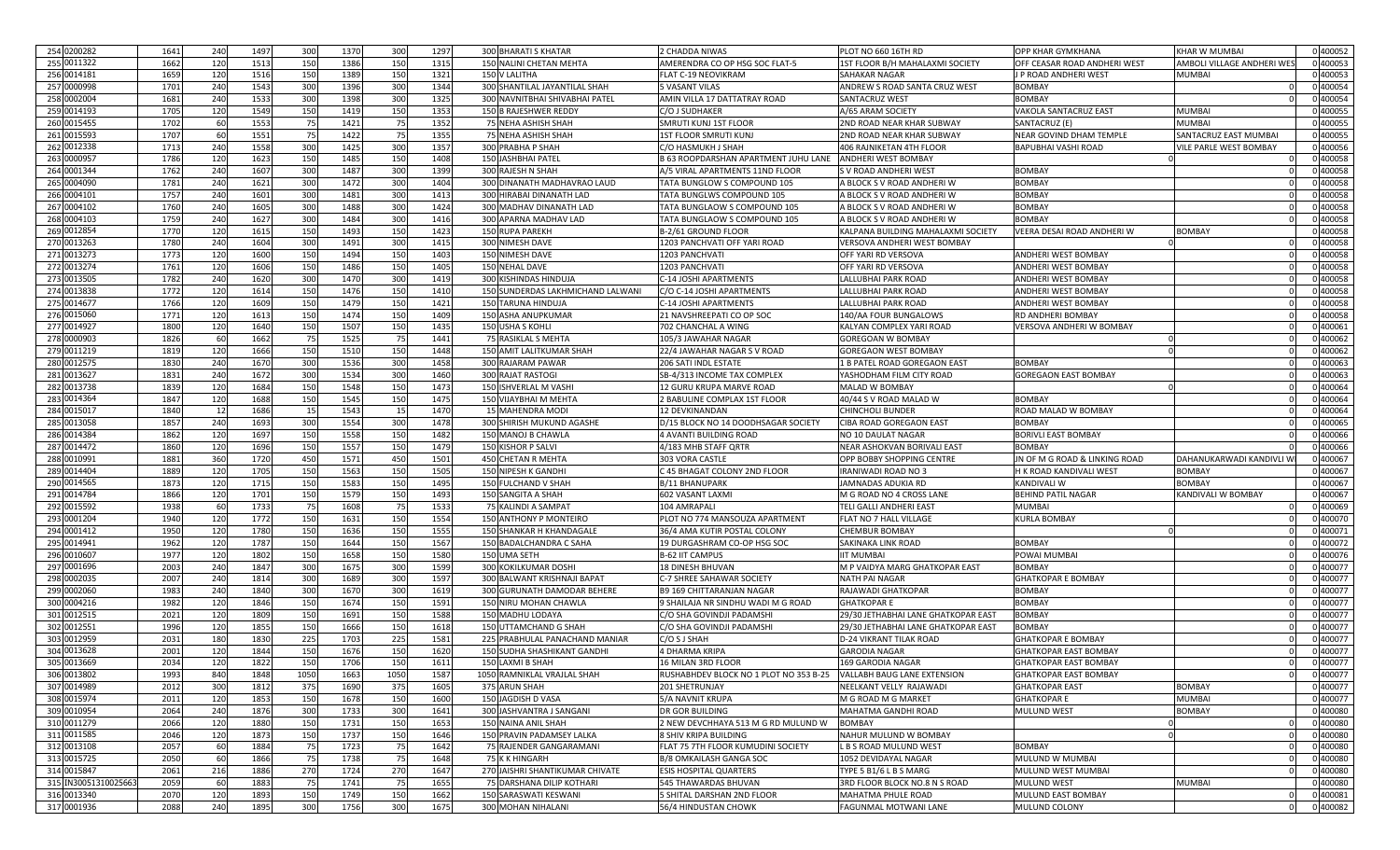| 318 0014356 | 2084 | 180             | 1900 | 225        | 1752 | 225   | 1668 |      | 225 MADHURI IYENGAR              | 12/A NIMBKAR CO OP HSG SOCY LTD        | MULUND COLONY                    | <b>BOMBAY</b>                                        |                           | 0400082  |  |
|-------------|------|-----------------|------|------------|------|-------|------|------|----------------------------------|----------------------------------------|----------------------------------|------------------------------------------------------|---------------------------|----------|--|
| 319 0014357 | 2085 | 180             | 1896 | 225        | 1754 | 225   | 1672 |      | 225 ANANTH IYENGAR               | 12/A NIMBALKAR CO OP HSG SOCY LTD      | <b>MULUND COLONY</b>             | <b>BOMBAY</b>                                        |                           | 1400082  |  |
| 320 0015066 | 2091 | 120             | 1904 | 150        | 1764 | 150   | 1676 |      | 150 MICHAEL FRANCIS RODRIGUES    | 14/452 TAGORE NAGAR                    | VIKHROLI BOMBAY                  |                                                      |                           | 0 400083 |  |
| 321 0001487 | 2112 | 12 <sub>C</sub> | 1913 | 150        | 1784 | 150   | 1682 |      | 150 RAMNIKLAL MAGANLAL AJMERA    | D/214 LATA                             | AMRUTNAGAR C H S LTD             | AMRUTNAGAR GHATKOPAR WEST                            | MUMBAI                    | 0 400086 |  |
| 322 0003021 | 2095 | 12C             | 1920 | 150        | 1775 | 150   | 1684 |      | 150 SUBRAMANYA B R               | 4D/804 DAMODAR PARK                    | <b>GHATKOPAR WEST</b>            | <b>MUMBAI</b>                                        |                           | 1400086  |  |
| 323 0000900 | 2157 | 240             | 1971 | 300        | 1814 | 300   | 1726 |      | 300 REKHA CHHEDA                 | 20/C NATARAJ SODAWALA LANE BORIVALI W  | <b>BOMBAY</b>                    |                                                      |                           | 0400092  |  |
| 324 0012544 | 2134 | 12C             | 1944 | 150        | 1825 | 150   | 1736 |      | 150 MEENA H SAVLA                | <b>B-4 BLOCK NO 12 MANEK NAGAR</b>     | PUNJABI LANE CHANDAVARKAR ROAD   | <b>BORIVLI W BOMBAY</b>                              |                           | 0400092  |  |
| 325 0012555 | 2160 | 240             |      | 300        |      | 300   |      |      | 300 NIRANJAN R TAPIAWALA         |                                        |                                  | <b>BOMBAY</b>                                        |                           | 0 400092 |  |
|             |      |                 | 1974 |            | 1816 |       | 1718 |      |                                  | C 21 PRAJAPATI SHREE RAMNAGAR          | S V ROAD BORIVALI WEST           |                                                      |                           |          |  |
| 326 0014182 | 2152 | 60              | 1973 | 75         | 1800 | 75    | 1719 |      | 75 MANISH M MORKHIA              | C-B-101 SAI DARSHAN                    | RAM BAUG LANE S V ROAD           | <b>BORIVLI W BOMBAY</b>                              |                           | 0 400092 |  |
| 327 0013333 | 2172 | 240             | 1975 | 300        | 1829 | 300   | 1743 |      | 300 MANJU A KHATR                | 4A PREMCHANDRA PLOT NO 78/79           | SHER E PUNJAB SOC                | MAHAKALI CAVES RD ANDHERI E BOMBAY                   |                           | 1400093  |  |
| 328 0013695 | 2170 | 120             | 1977 | 150        | 1831 | 150   | 1744 |      | 150 MANJU A KHATRI               | 4A PREMCHANDRA PLOT NO 78/79           | <b>MAHAKALI CAVES ROAD</b>       | SHER E PUNJAB SOC                                    | ANDHERI EAST BOMBAY       | 0 400093 |  |
| 329 0013753 | 2173 | 12C             | 1982 | 150        | 1834 | 150   | 1745 |      | 150 BRINDA MISHRA                | W/O SHRI AJAI MISHRA                   | <b>6A ALMORA</b>                 | ANUSHAKTI NAGAR                                      | MUMBAI                    | 0 400094 |  |
| 330 0016166 | 2176 | 12 <sub>C</sub> | 1983 | 150        | 1837 | 150   | 1748 |      | 150 MOHAN GOVIND ISRANI          | C/O SARDAR GURMEET SINGH               | <b>B-304 ARIES BUILDING</b>      | JANKALYAN NAGAR MALWANI                              | MALAD WEST MUMBAI         | 0 400095 |  |
| 331 0010640 | 2182 | 12C             | 1990 | 150        | 1839 | 150   | 1751 |      | 150 KAMLESH P LAKHANI            | 17 SAPTARSHI BUILDING                  | 2ND FLOOR DAFTARY ROAD           | MALAD EAST BOMBAY                                    |                           | 1400097  |  |
| 332 0014089 | 2177 | 12C             | 1987 | 150        | 1841 | 150   | 1754 |      | 150 RAJ KUMAR AGARWAI            | 104 GODAVARI SUCHIDHAM                 | FILM CITY ROAD MALAD E BOMBAY    |                                                      |                           | 0400097  |  |
| 333 0014703 | 2185 | 60              | 1989 | 75         | 1838 | 75    | 1753 |      | 75 SANJAY V MOHAVE               | A/11 TILIBAI APTS NEAR BACHANI NAGAR   | DAFTARY ROAD MALAD E BOMBAY      |                                                      |                           | 0 400097 |  |
| 334 0004215 | 2190 | 240             | 1994 | 300        | 1845 | 300   | 1758 |      | 300 ASHA SAKHARDANDE             | C-8 GOLDEN PEBBLES SUNDER NAGAR ROAD 2 | <b>KALINA BOMBAY</b>             |                                                      |                           | 0 400098 |  |
| 335 0011668 | 219  | 120             | 1996 | 150        | 1844 | 150   | 1759 |      | 150 B M KHANNA                   | 10/11 GEETA APARTMENT                  | C S T RD KALINA BOMBAY           |                                                      |                           | 1400098  |  |
| 336 0014123 | 2199 | 240             | 2008 | 300        | 1854 | 300   | 1766 |      | 300 HOOFRISH JAMSHED JIJIBHOY    | C/O V L MEHTA HUP                      | 17 RASIK KUNJ NUTAN APT          | A CHAKRAVARTI ROAD                                   | KANDIVLI EAST BOMBAY      | 400101   |  |
| 337 0001057 | 2226 | 240             | 2019 | 300        | 1881 | 300   | 1779 |      | 300 MEHERNOSH NARIMAN KAPADIA    | <b>B-202 AHUNA APTS</b>                | EDULGI HORMUSJI RD               | CHERAI THANE                                         |                           | 1400601  |  |
| 338 0013639 | 2221 | 12C             | 2027 | 150        | 1879 | 150   | 1780 |      | 150 KALPANA THAKKAR              | A-5/3 LNAGAR                           | <b>KOLBAD THANE WEST</b>         |                                                      |                           | 0 400601 |  |
| 339 0013986 | 2220 | 360             | 2030 | 450        | 1875 | 450   | 1793 |      | 450 DEEPAK BHEDA                 | 14-C BLOCK NO 11 VRINDAVAN SOCIETY     | <b>THANE WEST</b>                |                                                      |                           | 0 400601 |  |
| 340 0014748 | 2217 | 60              | 2022 | 75         | 1872 | 75    | 1786 |      | 75 GAJANAN NARHAR BHIDE          | FLAT NO 13 BLDG NO 88A                 | <b>BRINDABAN SOCIETY</b>         | <b>THANE WEST</b>                                    |                           | 0 400601 |  |
| 341 0015021 | 2224 | 36              | 2029 | -45        | 1884 | - 45  | 1792 |      | 45 GEETA PATANGE                 | 110-A MINAL CHHAYA                     | ALMEDA RD NEAR NITIN CO THANE W  |                                                      |                           | 0 400601 |  |
| 342 0016158 | 2223 | 150             | 2031 | 187.5      | 1885 | 187.5 | 1790 |      | 187.5 VILAS S RANE               | E/109 SHREERANG SOCIETY                | 1ST FLOOR ROOM NO 3              | THANE WEST                                           |                           | 0 400601 |  |
|             | 2250 | 216             | 2054 | 270        | 1906 | 270   | 1813 | 270  | OM PRAKASH NANGIA                |                                        | <b>CBD BELAPUR</b>               | <b>NEW BOMBAY</b>                                    |                           | 1400614  |  |
| 343 0001253 |      |                 |      |            |      |       |      |      |                                  | B-7 RH-IV SECTOR 9 N                   |                                  |                                                      |                           |          |  |
| 344 0014234 | 2254 | 120             | 2058 | 150        | 1908 | 150   | 1815 |      | 150 GANESHKUMAR CHOWDARI         | E/3 SHOP NO 1                          | <b>SECTOR 4 VASHI</b>            | <b>NEW BOMBAY</b>                                    |                           | 400703   |  |
| 345 0013595 | 2263 | 240             | 2065 | 300        | 1915 | 300   | 1824 | 300  | <b>KUMARAN</b>                   | SHOP NO 6 AMIDHARA SHOPPING CENTRE     | OPP CROSS GARDEN STATION ROAD    | <b>BHAYANDER WES</b>                                 |                           | 1401101  |  |
| 346 0013941 | 2264 | 12 <sub>C</sub> | 2066 | 150        | 1917 | 150   | 1823 | 150  | <b>JARENDRA M SHAH</b>           | FLAT NO 202 2ND FLOOR                  | ASHISH BUILDING DEVCHAND NAGAR   | <b>BHAYENDAR WEST</b>                                |                           | 0 401101 |  |
| 347 0013053 | 2272 | 12C             | 2073 | 150        | 1923 | 150   | 1830 |      | 150 JAYESH N SHETH               | C/O R R GUPTA                          | 303 YAGNESH APTS 3RD FLOOR       | S V SAVARKAR MARG OPP VITHTHAL WADI VIRAR EAST THANE |                           | 0 401303 |  |
| 348 0013637 | 2274 | 12C             | 2075 | 150        | 1927 | 150   | 1834 | 150  | JSHA BHIMRAO DONGRE              | TYPE II 3-1 TAPS COLONY                | PO TAPP TAL PALGHAR              | <b>DIST THANE</b>                                    |                           | 0 401504 |  |
| 349 0002363 | 2282 | 120             | 2082 | 150        | 1934 | 150   | 1841 |      | 150 PRABHAKAR KRISHNA PRABHU     | <b>MICROWAVE STATION</b>               | <b>ALTINO PANAJI</b>             | GOA                                                  |                           | 0 403001 |  |
| 350 0001143 | 2286 | 120             | 2087 | 150        | 1939 | 150   | 1844 |      | 150 MANGESH VENKATESH WAGLE      | M 3 HOUSING BOARD COLONY               | <b>GOGAL MARGAO GOA</b>          |                                                      |                           | 0 403602 |  |
| 351 0013985 | 2287 | 120             | 2088 | 150        | 1940 | 150   | 1845 |      | 150 A S VIJAYKUMARAN             | C/O ALLIED PHOTOGRAPHICS INDIA LTD     | PLOT NO 1-5 SANCOALE IND ESTATE  | <b>ZUARINAGAR GOA</b>                                |                           | 0 403726 |  |
| 352 0013166 | 2300 | 12C             | 2099 | 150        | 1948 | 150   | 1852 |      | 150 MADANLAL SUALAL AGARWAL      | 1018 NEW NANA PETH                     | NEAR NISHAT CINEMA POONA         |                                                      |                           | 0411002  |  |
| 353 0000652 | 2311 | 12C             | 2111 | 150        | 1958 | 150   | 1863 |      | <b>150 LATA CHAUDHARI</b>        | 44 ASHOK NAGAR                         | <b>RANGE HILL ROAD</b>           | <b>PUNE</b>                                          |                           | 0411007  |  |
| 354 0014585 | 2319 | 240             | 2117 | 300        | 1964 | 300   | 1868 |      | 300 RADHABAI BARAHALIKAR         | C/O AJINKYA FINANCIAL SERVICES         | NO 6 FIRST FLOOR SNEH COMPLEX    | DEEP BANGLOW CHOWK MODEL COLONY PUNE                 |                           | 0 411016 |  |
| 355 0014341 | 2321 | 12C             | 2119 | 150        | 1965 | 150   | 1869 |      | 150 CHARUSHEELA VIKAS JAGTAP     | 8-B ROOPALI APARTMENT                  | <b>KOTHRUD</b>                   | <b>PUNE</b>                                          |                           | 0411021  |  |
| 356 0000703 | 2329 | 12C             | 2127 | 150        | 1972 | 150   | 1876 | 150  | JSHA KRISHNA GOKHALE             | 271/3 SHARDHA SHRIDHAR NAGAR           | CHINCHWAD PUNE                   |                                                      |                           | 0 411033 |  |
| 357 0000704 | 2330 | 120             | 2128 | 150        | 1973 | 150   | 1877 |      | 150 KRISHNA RAMCHANDRA GOKHALE   | 271/3 SHARDHA SHRIDHAR NAGAR           | <b>CHINCHWAD PUNE</b>            |                                                      |                           | 0 411033 |  |
| 358 0015194 | 2332 | 12C             | 2133 | 150        | 1978 | 150   | 1880 |      | 150 SANDHYA MARATHE              | B-1/1 GURURAJ SOCIETY                  | SATARA ROAD                      | PADMAVATI                                            | PUNE                      | 0 411037 |  |
| 359 0011041 | 2349 | 12C             | 2146 | 150        | 1988 | 150   | 1891 | 150  | JSHA LAMTURE                     | LIC OF INDIA                           | <b>PUDALE BUILDING</b>           | UDGIR                                                | <b>DIST LATUR</b>         | 0413517  |  |
| 360 0011758 | 2358 | 240             | 2153 | 300        | 1995 | 300   | 1898 |      | 300 KUMARPAL KISHOR DAGA         | 35 SATHA COLONY                        | AHMEDNAGAR                       |                                                      |                           | 0414001  |  |
|             | 2357 | 240             |      |            |      |       |      |      |                                  |                                        |                                  |                                                      |                           | 0414001  |  |
| 361 0011759 | 2361 | 12C             | 2155 | 300<br>150 | 1997 | 300   | 1901 |      | 300 DEEPIKA KISHOR DAGA          | 35 SATHA COLONY                        | AHMEDNAGAR                       |                                                      |                           | 0 414002 |  |
| 362 0003108 |      |                 | 2157 |            | 1998 | 150   | 1902 |      | 150 M C BADHANI                  | <b>COL INSTR</b>                       | SCHOOL OF ARMOURED WARFARE       | AC CENTRE & SCHOOL                                   | AHMEDNAGAR                |          |  |
| 363 0000848 | 2369 | 12C             | 2165 | 150        | 2009 | 150   | 1910 | 150  | YOTSNA VASANT SHINDE             | RADHA FRIENDS COLONY                   | SHIVAJI PARK AREA                | <b>KOLHAPUR</b>                                      |                           | 0 416001 |  |
| 364 0001841 | 2372 | 240             | 2169 | 300        | 2011 | 300   | 1915 |      | 300 CHANDRASHEKHAR BALAPA DOIJAD | 32/9E 4 TRIMURTI TARABAI PARK          | <b>KOLHAPUR</b>                  |                                                      |                           | 0416003  |  |
| 365 0001881 | 2382 | 60              | 2179 | 75         | 2020 | 75    | 1924 |      | 75 VIJAYA S GARDE                | 24 OMKAR                               | REVENUE COLONY                   | SOUTH SHIVAJINAGAR                                   | SANGLI                    | 0416416  |  |
| 366 0004064 | 238  | 180             | 2176 | 225        | 2021 | 225   | 1923 |      | 225 SADANAND K GARDE             | 24 OMKAR                               | <b>REVENUE COLONY</b>            | SOUTH SHIVAJINAGAR                                   | SANGLI                    | 0416416  |  |
| 367 0013565 | 2384 | 360             | 2178 | 450        | 2019 | 450   | 1925 |      | 450 SUBHASH A DESHMANE           | AKSHAY 218 NAL BHAG                    | SANGLI                           |                                                      |                           | 0416416  |  |
| 368 0014521 | 2391 | 60              | 2186 | - 75       | 2028 | 75    | 1933 |      | 75 ROOPKUMAR NIHALANI            | <b>BK NO 833</b>                       | SECTION-17                       | ULHASNAGAR                                           |                           | 0421003  |  |
| 369 0014554 | 2392 | 60              | 2187 | 75         | 2029 | 75    | 1932 |      | 75 ROOPKUMAR JESSARAM            | <b>BK NO 833</b>                       | SECTION 17                       | ULHASNAGAR                                           |                           | 0421003  |  |
| 370 0014661 | 2396 | 120             | 2189 | 150        | 2035 | 150   | 1935 |      | 150 ANIL JAYANARAYAN DAGA        | 001 JAYESH SMRUH                       | <b>KARVE ROAD</b>                | DOMBIVALI W                                          |                           | 0 421201 |  |
| 371 0011554 | 2401 | 180             | 2205 | 225        | 2043 | 225   | 1940 |      | 225 RAMESH JAYANTILAL SHAH       | C/O DILIP CHOUDHARY                    | <b>IIND FLOOR KAMALDEEP BLDG</b> | <b>DEVI CHOWK SHASTRI NAGAR</b>                      | DOMBIVALI WEST DIST THANE | 0 421202 |  |
| 372 0014204 | 2406 | 120             | 2199 | 150        | 2039 | 150   | 1945 |      | 150 MAHENDRA KABRA               | 12 ARYADARSHAN                         | G GUPTE ROAD NEAR GOPI TALKIES   | VISHNU NAGAR DOMBIVALI W                             | <b>DIST THANE</b>         | 0 421202 |  |
| 373 0014460 | 2407 | 120             | 2196 | 150        | 2040 | 150   | 1948 |      | 150 SWAPNA B KHALADKAR           | A 303 OM VRINDAVAN                     | VISHNUNAGAR                      | <b>MAHATMA PHULE RD</b>                              | <b>DOMBIVLI W</b>         | 0 421202 |  |
| 374 0014701 | 2403 | 120             | 2202 | 150        | 2045 | 150   | 1942 |      | 150 MAHENDRA KABRA               | 12 ARYA DARSHAN GUPTA ROAD             | <b>NEAR GOPI TALKIES</b>         | DOMBIVALI W DIST THANE                               |                           | 0 421202 |  |
| 375 0014655 | 2413 | 12              | 2210 | - 15       | 2050 | 15    | 1952 |      | 15 SHRIKANT TRIMBAK DAMLE        | JOG'S HOUSE                            | <b>TILAK CHOWK</b>               | KALYAN                                               |                           | 0421301  |  |
| 376 0015418 | 2415 | 90              | 2208 | 112.5      | 2047 | 112.5 | 1949 |      | 112.5 PRAMOD M SHOUCHE           | 103 SRINIWAS SOCIETY                   | <b>GHODE KHOTALI</b>             | <b>TILAK CHOWK</b>                                   | KALYAN                    | 0 421301 |  |
| 377 0015430 | 2412 | 30              | 2207 | 37.5       | 2049 | 37.5  | 1951 | 37.5 | PRAMOD M SHOUCHE                 | 103 SRINIWAS SOCIETY                   | <b>GHODE KHOT ALI</b>            | TILAK CHOWK KALYAN                                   |                           | 0421301  |  |
| 378 0014646 | 2417 | 120             | 2212 | 150        | 2053 | 150   | 1955 |      | 150 JATINDRA MOTIRAM PITALE      | SARANG RAMBAG LANE 6                   | MURBAD ROAD KALYAN               | <b>DIST THANE</b>                                    |                           | 0 421304 |  |
| 379 0001148 | 2425 | 240             | 2221 | 300        | 2062 | 300   | 1961 | 300  | <b>GANESHMAL BANWAT</b>          | 4612 BALCHAND NIWAS                    | PATHARWAT LANE                   | PANCHWATI                                            | <b>NASIK</b>              | 0422003  |  |
| 380 0014497 |      |                 | 2230 |            |      | 150   | 1970 |      | 150 PARVATHY PADMANABHAN         | C/O D M INVESTMENTS                    |                                  | OPP BUS STAND DEVLALI CAMP                           | <b>NASIK</b>              | 0 422401 |  |
|             | 2435 | 120             |      | 150        | 2068 |       |      |      |                                  |                                        | STATUSCOMPLEX MULLA BUILDING     |                                                      |                           |          |  |
| 381 0012227 | 2448 | 120             | 2242 | 150        | 2081 | 150   | 1982 |      | 150 DAYASHANKAR RAMPRASAD MISHRA | RAILWAY STATION R P F                  | AT POST NARDANA DIST DHULIA      | $\Omega$                                             | $\Omega$                  | 0424001  |  |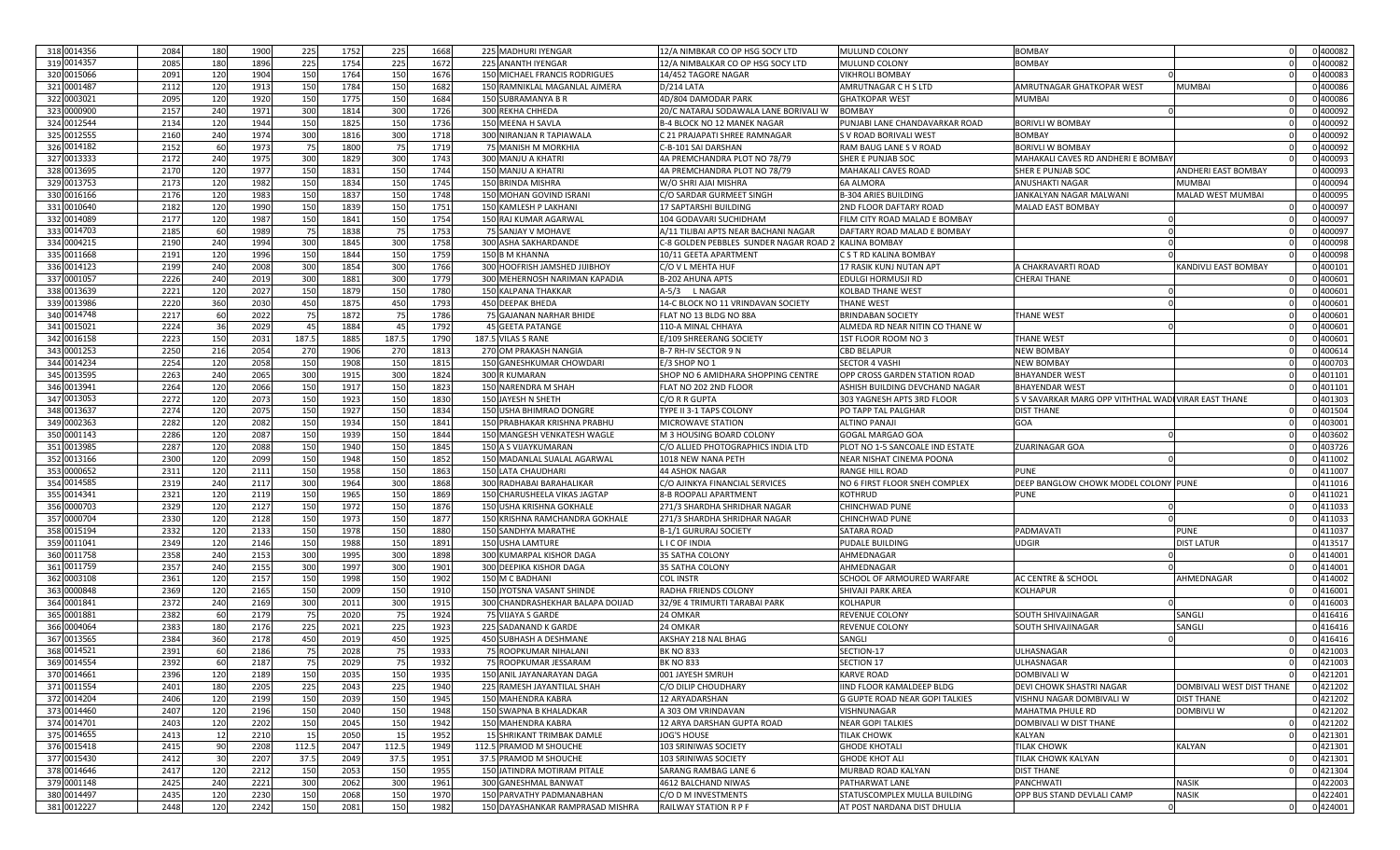| 382 0012524 | 2445 | 120 | 2240 | 150  | 2076 | 150  | 1980 | 150 DINKAR MAHADEO MIRAJKAR                                    | 56 GOPAL NAGAR DHULE                                   |                                          |                                  |                    | 0 424001 |
|-------------|------|-----|------|------|------|------|------|----------------------------------------------------------------|--------------------------------------------------------|------------------------------------------|----------------------------------|--------------------|----------|
| 383 0012197 | 2454 | 360 | 2247 | 450  | 2086 | 450  | 1985 | 450 PUSHPA MAHENDRA JOSHI                                      | C/O PRATAP HOSPITAL                                    | STAFF QUARTERS AMALNER                   |                                  |                    | 0425401  |
| 384 0014931 | 2458 | 180 | 2250 | 225  | 2090 | 225  | 1990 | 225 KAMALKISHOR BAGDIA                                         | C/O KILLA GINNING PRESSING FACTORY                     | JALNA                                    |                                  |                    | 0 431203 |
| 385 0015779 | 2463 | 240 | 2252 | 300  | 2095 | 300  | 1994 | 300 MANOJ KUMAR JAIN                                           | NEAR SADAR BAZAR POST OFFICE                           | <b>GANDHI CHOWK SADAR</b>                | <b>NAGPUR</b>                    |                    | 0 440001 |
| 386 0015780 | 2461 | 240 | 2251 | 300  | 2092 | 300  | 1993 | 300 PUSHPALATA SINGHA                                          | NEAR SADAR BAZAR POST OFFICE                           | <b>GANDHI CHOWK SADAR</b>                | NAGPUR                           |                    | 0 440001 |
| 387 0013337 | 2465 | 240 | 2257 | 300  | 2097 | 300  | 1997 | 300<br><b>CHANDAN BISWAS</b>                                   | C/O GANGULY ASSOCIATES                                 | SENT LINE MOHAN NAGAR                    | OPP BHARAT TALKIES               | <b>NAGPUR</b>      | 0 440009 |
| 388 0013207 | 2468 | 240 | 2259 | 300  | 2100 | 300  | 1999 | 300 SUBHASH M JOBANPUTRA                                       | C/O AMIT AGENCIES                                      | 297 RAM NIWAS P R SATHE MARG             | DHANTOLI NAGPUR                  |                    | 0 440012 |
| 389 0000362 | 2473 | 48  | 2263 | 60   | 2104 | 60   | 2004 | 60 DULICHAND KOTHARI                                           | M/S STAR SALES AGENCIES                                | BHAGWAGHAR BHAVAN ICE FACTORY ROAD       | OFF CENTRAL AVENUE NAGPUR        |                    | 0 440018 |
| 390 0014512 | 2477 | 120 | 2265 | 150  | 2106 | 150  | 2006 | 150 GEDI SUMATH                                                | C/O G U B REDDY W C L                                  | SAONER PROJECT                           | SAONER PO                        | <b>NAGPUR DIST</b> | 0 441107 |
| 391 0014198 | 2483 | 120 | 2271 | 150  | 2111 | 150  | 2012 | 150 SEEMA N RATHI                                              | C/O S R CHANDAK                                        | <b>DURGA CHOWK</b>                       | <b>BHAGAWAT PLOT</b>             | AKOLA              | 0 444001 |
| 392 0011640 | 2499 | 240 | 2283 | 300  | 2124 | 300  | 2024 | 300 JAYANTILAL WATI DHUVAVIA                                   | C/O M/S R V DHORAJIWALA                                | AZAD CHOWK PO AMRAVATI                   |                                  |                    | 0 444601 |
| 393 0000389 | 2508 | 120 | 2292 | 150  | 2132 | 150  | 2032 | 150 VIRENDRA KUMAR RAI                                         | 127 DEVI AHILYA MARG INDORE                            |                                          |                                  |                    | 0 452003 |
| 394 0011113 | 2514 | 480 | 2298 | 600  | 2138 | 600  | 2037 | 600 GAYATRI DEVI                                               | C/O C S MAHESHWARI                                     | SHREE SYNTHETICS LTD                     | MAKSI ROAD                       | UJJAIN             | 0 456001 |
| 395 0000377 | 2521 | 204 | 2303 | 255  | 2141 | 255  | 2045 | 255<br><b>VIMLA AJMERA</b>                                     | DILIP BHAWAN 1 SARAFA CHOK                             | <b>BARNAGAR M F</b>                      |                                  |                    | 0 456771 |
| 396 0000379 | 2519 | 204 | 2304 | 255  | 2142 | 255  | 2040 | 255<br><b>SHASHI JAIN</b>                                      | DILIP BHAWAN 1 SARAFA CHOK                             | <b>BARNAGAR M P</b>                      |                                  |                    | 0 456771 |
| 397 0000380 | 2522 | 204 | 2301 | 255  | 2145 | 255  | 2042 | 255 DIMPAL JAIN                                                | DILIP BHAWAN 1 SARAFA CHOK                             | <b>BARNAGAR M P</b>                      |                                  |                    | 0 456771 |
| 398 0000381 | 2523 | 204 | 2306 | 255  | 2144 | 255  | 2043 | YOTI JAIN<br>255                                               | DILIP BHAWAN 1 SARAFA CHOK                             | <b>BARNAGAR M P</b>                      |                                  |                    | 0 456771 |
| 399 0000382 | 2520 | 204 | 2305 | 255  | 2143 | 255  | 2044 | 255<br><b>VIDHYA JAIN</b>                                      | DILIP BHAWAN 1 SARAFA CHOK                             | <b>BARNAGAR M F</b>                      |                                  |                    | 0 456771 |
| 400 0000383 | 2517 | 204 | 2307 | 255  | 2147 | 255  | 2041 | 255 ABHA JAIN                                                  | DILIP BHAWAN 1 SARAFA CHOK                             | <b>BARNAGAR M P</b>                      |                                  |                    | 0 456771 |
| 401 0000385 | 2518 | 216 | 2302 | 270  | 2146 | 270  | 2046 | 270 BINDIYA JAIN                                               | DILIP BHAWAN 1 SARAFA CHOK                             | BAR NAGAR M P                            |                                  |                    | 0 456771 |
| 402 0012784 | 2530 | 240 | 2313 | 300  | 2153 | 300  | 2052 | 300 SANJAY SHUKLA                                              | JANTA 32 HARSHWARDHAN NAGAR                            | <b>BHOPAL</b>                            |                                  |                    | 0 462003 |
| 403 0012931 | 2532 | 120 | 2317 | 150  | 2156 | 150  | 2054 | 150 PRABHAT KESHARWANI                                         | 375/N3-AR/C SECTOR PIPLANI                             | <b>BHOPAL</b>                            |                                  |                    | 0 462021 |
| 404 0014896 | 2534 | 60  | 2316 | 75   | 2157 |      | 2056 |                                                                | 70/N4/A-SECTOR                                         | <b>BERKHERA</b>                          |                                  |                    | 0 462021 |
| 405 0015420 | 2533 | 60  |      | 75   | 2155 | 75   |      | 75 PRABHAT KESHARWANI<br>75 PRABHAT KESHARWANI                 |                                                        | PIPLANI BHOPAL                           | BHOPAI<br>M P                    |                    | 0 462021 |
|             |      |     | 2315 |      |      | - 75 | 2055 |                                                                | 375/N3-AR/C SECTOR                                     |                                          |                                  |                    |          |
| 406 0015319 | 2536 | 60  | 2322 | 75   | 2158 | 75   | 2060 | 75 AJITKUMAR MITTAI                                            | <b>NEAR JAIN TEMPLE</b>                                | <b>BIAORA M P DT RAJGARH</b>             |                                  |                    | 0 465674 |
| 407 0015641 | 2537 | 60  | 2320 | 75   | 2161 | 75   | 2057 | 75 AJITKUMAR MITTAI                                            | <b>NEAR JAIN TEMPLE</b>                                | <b>BIAORA</b>                            | DIST RAJGARH M P                 |                    | 0 465674 |
| 408 0015888 | 2538 | 180 | 2319 | 225  | 2159 | 225  | 2059 | 225 AJITKUMAR MITTAL                                           | <b>NEAR JAIN TEMPLE</b>                                | <b>BIRORA</b>                            | DIST RAJGARF                     | M P                | 0465674  |
| 409 0013425 | 2547 | 60  | 2332 | 75   | 2169 | - 75 | 2070 | 75 GOVERDHANDAS GOYAL                                          | <b>GOYAL AGENCIES</b>                                  | HANUMAN CHOWK BALAGHAT                   |                                  |                    | 0 481001 |
| 410 0003371 | 2555 | 240 | 2338 | 300  | 2177 | 300  | 2075 | 300 DR PUSHPENDRA SINGH                                        | BARAHMA SADAN MUKTIYAR GANJ                            | SATNA M F                                |                                  |                    | 0 485001 |
| 411 0013289 | 2557 | 120 | 2339 | 150  | 2178 | 150  | 2076 | <b>150 RAMINENI KOTAIAH</b>                                    | 38/10 NEHRU NAGAR WEST                                 | <b>BHILAI MP</b>                         |                                  |                    | 0 490022 |
| 412 0013894 | 2562 | 120 | 2345 | 150  | 2184 | 150  | 2083 | 150 K N CHOUDHARY                                              | C-123 T VIHAR COLONY                                   | <b>SECL SEEPAT ROAD</b>                  | BILASPUR M P                     |                    | 0 495001 |
| 413 0002634 | 2569 | 216 | 2347 | 270  | 2186 | 270  | 2087 | 270 SAVITHRI DEVI PILLALAMARPI                                 | O/O DIVISIONAL ENGINEER                                | <b>TELEPHONE BHAVAN</b>                  | SAIBABAD HYDERABAD               |                    | 0 50000  |
| 414 0003895 | 2574 | 240 | 2354 | 300  | 2193 | 300  | 2091 | 300 MRS MEERA K                                                | PLOT NO 11 12 KRISHNANAGAR COLONY                      | PICKET SECUNDERABAD CANTT                |                                  |                    | 0 500009 |
| 415 0003859 | 2576 | 120 | 2355 | 150  | 2194 | 150  | 2093 | 150 MAJ INDERJIT SINGH                                         | LDMC-28                                                | COLLEGE OF DEFENCE MANAGEMENT            | BOLARUM                          | SECUNDERABAD       | 0 500010 |
| 416 0004333 | 2579 | 120 | 2357 | 150  | 2197 | 150  | 2096 | 150 MRS SABIHA LATIFI                                          | WILDFLOWERS 12-5-35 LALLAGUDA PO                       | SECUNDERABAD                             |                                  |                    | 0 500017 |
| 417 0012140 | 2578 | 120 | 2358 | 150  | 2196 | 150  | 2095 | 150 ANJUM ALMA LATIFI                                          | C/O KAMRAN K A LATIFI                                  | WILD FLOWERS 12-5-35                     | LALLAGUDA P O SECUNDERABAD A P   |                    | 0 500017 |
| 418 0002580 | 2583 | 180 | 2362 | 225  | 2201 | 225  | 2100 | 225 NAVROZE MANEKSHAH TARAPORE VALA                            | AASHISH PLOT NO 16                                     | 3-39-42 SARVA SUKHI COLONY               | WEST MARREDPALLI SECUNDERABAD    |                    | 0 500026 |
| 419 0012146 | 2587 | 180 | 2367 | 225  | 2203 | 225  | 2102 | 225 S V NATH                                                   | C/O ASHOK KUMAR GILADA                                 | STOCK & SHARE BROKER STOCK EXCHANGE B    | MAZZANINE FLOOR ROOM NO 9 HIMAYA | <b>HYDERABAD</b>   | 0 500029 |
| 420 0012139 | 2593 | 720 | 2372 | 900  | 2209 | 900  | 2105 | 900 M SANJAY KUMAR                                             | A-50 IDA KUKATPALLY                                    | HYDERABAD                                |                                  |                    | 0 500037 |
| 421 0010236 | 2594 | 120 | 2373 | 150  | 2210 | 150  | 2106 | 150 SELVARAJ JAGATH KUMAR                                      | DOOR NO 16-112 MIRJALGUDA                              | HYDERABAD                                |                                  |                    | 0 500047 |
| 422 0014835 | 2597 | 0.6 | 2376 | 0.75 | 2213 | 0.75 | 2108 | 0.75 N KRISHNAMURTHY                                           | FLAT NO 202 BLOCK-A                                    | VISHNU RESIDENCY                         | STREET NO 11 GANDHINAGAR         | HYDERABAD          | 0 500080 |
| 423 0002609 | 2598 | 120 | 2377 | 150  | 2214 | 150  | 2109 | 150 BHASKARARAMAN NAMUDURI                                     | 12-10-639 ROAD NO 4                                    | INDIRANAGAR COLONY WARASIGUDA            | SECUNDERABAD                     |                    | 0 500361 |
| 424 0001983 | 2600 | 120 | 2379 | 150  | 2216 | 150  | 2111 | 150 KOOTHUKARY GOVIND PURUSHOTHAM                              | <b>NIGUSHA</b>                                         | <b>B 159 SAINIKPURI</b>                  | SECUNDERABAD                     |                    | 0 500594 |
| 425 0011532 | 2602 | 240 | 2381 | 300  | 2217 | 300  | 2112 | 300 S SAILAJA RANI                                             | 17-1-388/69 LAKSHMI NAGAR COLONY                       | SAIDABAD                                 | <b>IYDERABAD</b>                 |                    | 0 500659 |
| 426 0012352 | 2603 | 120 | 2382 | 150  | 2218 | 150  | 2113 | 150 VENKATA KRISHNA RAO VUYYURU                                | 16-2-740/16 KALYAN NAGAR COLONY                        | HYDERABAD                                |                                  |                    | 0 500660 |
| 427 0001351 | 2604 | 60  | 2383 | 75   | 2219 | - 75 | 2114 | 75 CHITTIBULLEMMA KUDITIPUDI                                   | 8-3-318/11 NO 1 YOUSUF GUDA ROAD                       | NEAR SATE HOME FOR WOMEN                 | HYDERABAD A P                    |                    | 0 500873 |
| 428 0011508 | 2606 | 240 | 2385 | 300  | 2223 | 150  | 2115 | AKHMICHAND KHYANI<br>150 L                                     | C/O M/S USHA AGENCIES                                  | <b>BESIDE PICTURE PALACE</b>             | POST BOX NO 9 NIZAMABAD          |                    | 0 503001 |
| 429 0014657 | 2608 | 120 | 2387 | 150  | 2224 | 150  | 2117 | 150 BUDATI LAKSHMI VENKATA VEERA BAGHAINC-68 GODAVANI 8 INC PO |                                                        | <b>KARIMNAGAR DT AP</b>                  |                                  |                    | 0 505211 |
| 430 0015331 | 2614 | 120 | 2392 | 150  | 2228 | 150  | 2121 | <b>150 K SADASIVULU</b>                                        | H NO 1/418-5 MARUTHI NAGAR                             | <b>CUDDAPAH A P</b>                      |                                  |                    | 0 516001 |
| 431 0002384 | 2616 | 240 | 2394 | 300  | 2231 | 300  | 2122 | 300 MR V A CHANDRA SEKAR                                       | 8/61 VASUDEVA ROAD KUPPAM                              |                                          |                                  |                    | 0 517425 |
| 432 0000364 | 2621 | 120 | 2400 | 150  | 2235 | 150  | 2126 | 150 ANJANEYA SARMA VEMURU                                      | <b>GURUKRUPA SAIBABA ROAD</b>                          | CHANDRAMURTI NAGAR                       | GUNTUR A P                       |                    | 0 522007 |
| 433 0012694 | 2627 | 240 | 2406 | 300  | 2241 | 300  | 2130 | 300 K ADINARAYANA                                              | C/O KAS DHARMARAO & CO                                 | <b>GANDHI MARKET VIZAG DT</b>            | ANAKAPALLE A P                   |                    | 0 531001 |
| 434 0012729 | 2628 | 240 | 2405 | 300  | 2238 | 300  | 2132 | 300 K HARANATH                                                 | C/O K A S DHARMARAO & CO                               | <b>GANDHI MARKET</b>                     | ANAKAPALLE VIZAG DT              |                    | 0 531001 |
| 435 0014077 | 2633 | 120 | 2410 | 150  | 2244 | 150  | 2134 | 150 L<br><b>DHANEKULA KRISHNA RAO</b>                          | QUARTER NO D-5                                         | ONGC BASE COMPLEX                        | RAJAHMUNDRY                      |                    | 0 533106 |
| 436 0002582 | 2634 | 240 | 2412 | 300  | 2246 | 300  | 2136 | 300 KAKUMANU ANKINEEDV PRASAD                                  | ANDHRA PETRO CHEMICALS LTD                             | V K PURAM                                | TANUKU AP                        |                    | 0 534215 |
| 437 0002846 | 2635 | 240 | 2411 | 300  | 2245 | 300  | 2135 | 300 KAKUMANU ANKINEEDU PRASAD                                  | ANDHRA PETRO CHEMICALS LTD                             | V K PURAM                                | TANUKU AP                        |                    | 0 534215 |
| 438 0002403 | 2645 | 120 | 2417 | 150  | 2256 | 150  | 2138 | 150 BENEDICT SVEVEN LOUIS DOMINICK                             | 15 HOSPITAL ROAD BANGALORE                             |                                          |                                  |                    | 0 560001 |
| 439 0002404 | 2641 | 60  | 2421 | 75   | 2252 | 75   | 2145 | 75 BENEDICT STEVEN LOUIS DOMINICK                              | 15 HOSPITAL ROAD BANGALORE                             |                                          |                                  |                    | 0 560001 |
| 440 0013789 | 2642 | 600 | 2418 | 750  | 2248 | 750  | 2139 | 750 M G DOMINICK                                               | 15 HOSPITAL ROAD BANGALORE                             |                                          |                                  |                    | 0 560001 |
| 441 0013790 | 2643 | 300 | 2419 | 375  | 2250 | 375  | 2140 | 375 J DOMINICK                                                 | 15 HOSPITAL ROAD BANGALORE                             |                                          |                                  |                    | 0 560001 |
| 442 0015979 | 2637 | 240 | 2416 | 300  | 2251 | 300  | 2144 | 300 M G DOMNICK                                                |                                                        |                                          |                                  |                    | 0 560001 |
| 443 0002281 | 2648 | 120 | 2424 |      |      |      | 2149 | <b>JAGARAJ</b>                                                 | 15/2 HOSPITAL ROAD                                     | BANGALORE<br>24 SILVER JUBILEE PARK ROAD | BANGALORE                        |                    | 0 560002 |
| 444 0002255 |      | 240 |      | 150  | 2258 | 150  |      | 150<br>300 G NAGARATHNAMMA                                     | C/O BELT O BEARINGS<br><b>KWALITY BISCUITS PVT LTD</b> |                                          |                                  |                    |          |
|             | 2661 |     | 2436 | 300  | 2267 | 300  | 2156 |                                                                |                                                        | 72/1 BHS MAIN ROAD PB NO 461             | SHANKARAPURAM BANGALORI          |                    | 0 560004 |
| 445 0013553 | 2662 | 120 | 2435 | 150  | 2268 | 150  | 2157 | 150 SAROJINI SIVARAMAN                                         | <b>APARTMENT C/2</b>                                   | <b>CHARTERED SANNIDHI</b>                | 17 SANNIDHI ROAD BASAVANAGUDI    | <b>BANGALORE</b>   | 0 560004 |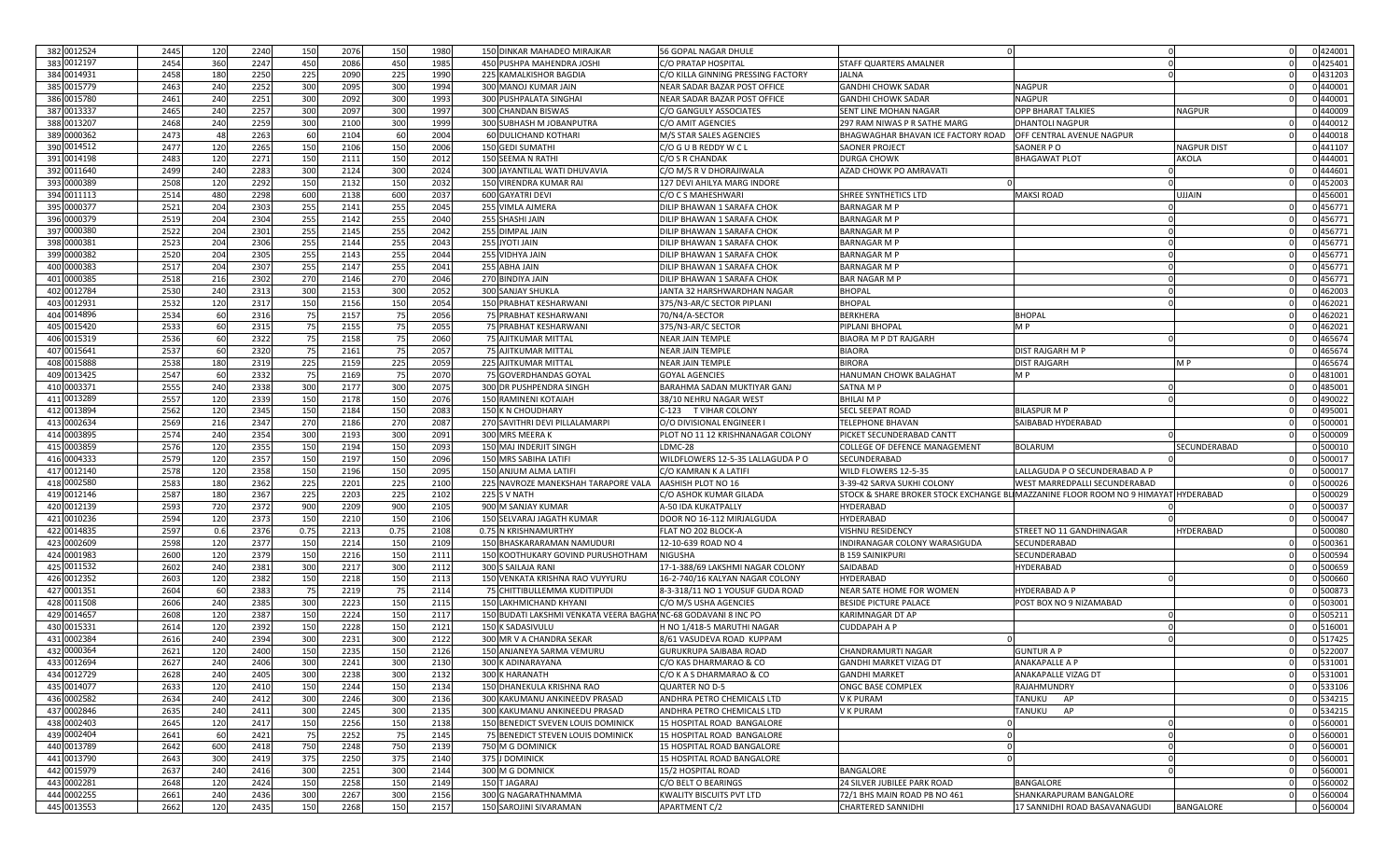| 446 0002405 | 2665 | 120 | 2437 | 150    | 2271 | 150    | 2159 | 150 SUDERSHAN KOZHUALAM                                  | FLAT NO 204 NIDHI APTS                          | 40 NETAJI ROAD FRASER TOWN                   | <b>BANGALORE</b>               |                           | 0 560005   |
|-------------|------|-----|------|--------|------|--------|------|----------------------------------------------------------|-------------------------------------------------|----------------------------------------------|--------------------------------|---------------------------|------------|
| 447 0002425 | 2670 | 120 | 2444 | 150    | 2279 | 150    | 2164 | 150 M K SUBASH CHANDRA                                   | 422 OUT HOUSE I FLOOR 7TH B MAIN                | IV BLOCK JAYANAGAR                           | 3ANGALORE                      |                           | 0 560011   |
| 448 0011354 | 2672 | 960 | 2442 | 1200   | 2277 | 1200   | 2165 | 1200 SOLOMON CHANDRASEKHAR                               | 401 7TH CROSS 1ST BLOCK JAYANAGAR               | BANGALORI                                    |                                |                           | 0 560011   |
| 449 0011418 | 2674 | 480 | 2446 | 60C    | 2276 | 600    | 2166 | 600 SHYLAJA SOLOMON                                      | 401 7TH CROSS 1ST BLOCK JAYANAGAR               | <b>BANGALORE</b>                             |                                |                           | 0 560011   |
| 450 0002397 | 2676 | 240 | 2448 | 300    | 2282 | 300    | 2170 | 300 ASHOK KUMAR JAIN                                     | <b>FECHNICAL PHYSICS DIVISION ISRO SATELLIT</b> | CENTRE                                       | AIRPORT ROAD VIMANPURA P O     | <b>BANGALORE</b>          | 0 560017   |
| 451 0010312 | 2685 | 60  | 2459 | 75     | 2288 | - 75   | 2181 | 75 SYLVIA TAURO                                          | 11 KAMADHENU                                    | <b>KINGSTON ROAD</b>                         | RICHMOND TOWN                  | <b>BANGALORE</b>          | 0 560025   |
| 452 0015496 | 2691 | 60  | 2462 | 75     | 2296 | 75     | 2185 | 75 G C MANJUNATHI                                        | 7/20 NANDI APARTMENTS                           | <b>IST MAIN ROAD</b>                         | SULTANPALYA BANGALORE          |                           | 0 560032   |
| 453 0002271 | 2696 | 120 | 2467 | 150    | 2302 | 150    | 2189 | <b>150 Y BALAKISHNA</b>                                  | <b>NO 28/3 I FLOOR</b>                          | 20TH MAIN, VIJAYANAGAR                       | BANGALORE                      |                           | 0 560040   |
| 454 0002412 | 2701 | 240 | 2473 | 300    | 2307 | 300    | 2193 | 300 KESHAVAIAHVISWANATHA BHASKER                         | C/O H C SUBBA RAO HOUSE NO 868                  | 38 CROSS JAYANAGAR IV T BLOCK                | BANGALORE                      |                           | 0 560041   |
| 455 0014732 | 2705 | 60  | 2477 | 75     | 2310 | - 75   | 2198 | YOTHI                                                    | 193 7TH CROSS SRINIVASANAGAR                    | <b>BSK III STAGE</b>                         | BANGALORI                      |                           | 0 560050   |
| 456 0002222 | 2708 | 240 | 2479 | 300    | 2313 | 300    | 2199 | 300 PRAKASH CHAND DAKALIYA                               | N 16 IST FLOOR 13TH CROSS                       | RANGASWAMY TEMPLE STREET                     | BANGALORE                      |                           | 0 560053   |
| 457 0013862 | 2715 | 120 | 2486 | 150    | 2319 | 150    | 2206 | 150 SAVITA PURI                                          | NO 843 H A L III STAGE                          | <b>B D A LAYOUT 1ST BLOCK</b>                | BANGALORI                      |                           | 0 560075   |
| 458 0016150 |      |     |      |        |      |        |      |                                                          |                                                 |                                              |                                |                           |            |
|             | 2727 | 240 | 2496 | 300    | 2326 | 300    | 2215 | 300 G RAVISHANKAR                                        | <b>KWALITY BISCUITS LTD</b>                     | NO 502 1ST FLOOR 40TH CROSS                  | 1ST MAIN ROAD POST BOX NO 7081 | JAYANAGAR 8TH BLOCK BANGA | 0 560082   |
| 459 0003035 | 2747 | 120 | 2514 | 150    | 2346 | 150    | 2229 | 150 MR M JAGANNATH RAO                                   | "ANUP" G H 3                                    | 8TH CROSS 5TH MAIN                           | E & F BLOCK                    | RAMAKRISHNANAGAR          | 0 570023   |
| 460 0010618 | 2765 | 120 | 2527 | 150    | 2359 | 150    | 2243 | 150 E<br>3 BHAVANI                                       | HOUSE NO 100                                    | ANANTHNAGAR MANIPAL                          |                                |                           | 0 576119   |
| 461 0015000 | 2786 | 30  | 2546 | 37.5   | 2374 | 37.5   | 2258 | 37.5 AJANAHALLI NAGARATHNA                               | <b>KADTHUR POST</b>                             | THIRTHAHALLI                                 |                                |                           | 0577432    |
| 462 0014231 | 2793 | 120 | 2552 | 150    | 2380 | 150    | 2264 | 150 SUSHMA                                               | NO 1455/D RLY OFFICERS FLATS                    | TYPE -V CLUB ROAD                            | KESHWAPUR                      | <b>HUBLI</b>              | ARN 580023 |
| 463 0015265 | 2795 | 60  | 2554 | 75     | 2383 | 7!     | 2267 | <b>GANAPATHI S BHAT</b>                                  | C/O A D REVANKAR                                | VIVEKANAND NAGAF                             | KODIBAG KARWAR                 |                           | 0 581303   |
| 464 0002848 | 2800 | 60  | 255  | 75     | 2388 | - 75   | 2269 | 75 NARAYANAPPA MITTA                                     | C/O RAGHVENDRA TOURIST HOME                     | OPP O P D CANTONEMENT                        | BELLARY                        |                           | 0 583104   |
| 465 0015546 | 2832 | 240 | 2589 | 300    | 2418 | 300    | 2301 | 300 SHAIK MAKDUM SAHIB                                   | C/O GURU AUTOMOBILES                            | 1 USMAN KHAN ST                              | NARASINGAPURAM                 | CHINTADRIPET MADRAS       | 0 600002   |
| 466 0003819 | 2859 | 120 | 2610 | 150    | 2439 | 150    | 2320 | 150<br><b>NOOR</b>                                       | OLD NO 46 NEW NO 6                              | PURAM PRAKASA ROAD                           | <b>BALAJI NAGAF</b>            | ROYAPETTAH CHENNAI        | 0 600014   |
| 467 0003820 | 2858 | 120 | 2612 | 150    | 2436 | 150    | 2318 | 150 ABDUL SATTAR                                         | OLD NO 46 NEW NO 6                              | PURAM PRAKASA ROAD                           | <b>BALAJI NAGAR</b>            | ROYAPETTAH CHENNAI        | 0 600014   |
| 468 0013825 | 2857 | 120 | 2611 | 150    | 2437 | 150    | 2319 | 150 R UMA MAHESWARI                                      | <b>CITY SHARE CONSULTANTS</b>                   | 293 RAOYAPETTAH HIGH ROAD                    | CHENNA                         |                           | 0 600014   |
| 469 0010968 | 2863 | 240 | 261  | 300    | 2444 | 300    | 2325 | 300 V GOWRI SANKER TAWKER                                | 7 MANGESH STREET                                | T NAGAR                                      | <b>MADRAS</b>                  |                           | 0 600017   |
| 470 0003733 | 2875 | 120 | 2627 | 150    | 2453 | 150    | 2333 | 150 P B ARAVAMUPHU IYENGAR                               | 11 BALETHANATCHADAN NAGAR                       | <b>III ST ADYAR</b>                          |                                |                           | 0 600020   |
| 471 0002970 | 2878 | 120 | 2629 | 150    | 2454 | 150    | 2334 | 150 R NARAYANAN                                          | S-1 AZIZ NAGAR MAIN ROAD                        | 33 PARANGUSAPURAM STREET                     | RANGARAJAPURAM MADRAS          |                           | 0 600024   |
| 472 0003307 | 2887 | 120 | 2638 | 150    | 2461 | - 75   | 2341 | 75 PUSHPA GUPTA                                          | W/O L SATHYANARAYANA GUPTA                      | 1334 FIRST FLR 20 MAIN ROAD                  | ANNANAGAR WEST MADRAS T N      |                           | 0 600040   |
| 473 0002891 | 2894 | 120 | 2646 | 150    | 2468 | 150    | 2348 | 150<br>/ GUNAAMIRTHAVALLI                                | V GUNA AMIRTHA VALLI SRI RAASI FINANCE          | 136/5 N S C BOSE MADRAS                      |                                |                           | 0 600079   |
| 474 0002903 | 2897 | 240 | 2644 | 300    | 2465 | 300    | 2346 | 300 SAMRATHMAL JAIN                                      | NO 1 PALLIPPAN STREET SOWCARPET                 | <b>MADRAS</b>                                |                                |                           | 0 600079   |
| 475 0002293 | 2900 | 240 | 2648 | 300    | 2471 | 300    | 2350 | 300 KALYANI THIYAGARAJAN                                 | <b>FLAT-A ANMOL CREST</b>                       | <b>36 LOCK STREET</b>                        | KOTTURPURAM                    | CHENNAI                   | 0 600085   |
| 476 0002864 | 2904 | 120 | 2652 | 150    | 2475 | 150    | 2354 | 150 BALASUBRAMANIAN PALGHAT HARIHARA D-42 RBI STAFF QTRS |                                                 | BESANT NAGAR, MADRAS                         |                                |                           | 0 600090   |
| 477 0002972 | 2909 | 60  | 2657 | 75     | 2480 | 75     | 2359 | 75 GOPAL ARAVAMUDHA                                      | 2 APPASWAMI STREET                              | JOSEPH NAGAR PALAVAN THANGAL                 |                                |                           | 0 600114   |
| 478 0015899 | 2911 | 60  |      | 75     |      | 75     | 2361 |                                                          |                                                 |                                              |                                |                           | 0 606601   |
|             |      |     | 2659 |        | 2482 |        |      | 75 M K JAIN                                              | 88 CAR STREET                                   | TIRUVANNAMALAI                               | TAMIL NADU                     |                           |            |
| 479 0014430 | 2920 | 120 | 2666 | 150    | 2489 | 150    | 2369 | 150 R RAMESH                                             | <b>FREAK SPORTS</b>                             | 70 71 ALAGAR KOIL GOAL                       | MADURAI                        |                           | 0 625002   |
| 480 0003007 | 2922 | 120 | 2668 | 150    | 2492 | 150    | 2371 | 150 K V SAROJINI                                         | 18 F F ROAD CHAIRMAN MUTHURAMIER ROAD MADURAI   |                                              |                                |                           | 0 625009   |
| 481 0003015 | 2930 | 120 | 2677 | 150    | 2501 | 150    | 2379 | 150 F<br>CHIDAMBARAM                                     | <b>RETIRED SUB REGISTRAR</b>                    | 8 MUTHANANTHA PURAM SECOND STREET            | KOVILPATT                      |                           | 0 627702   |
| 482 0014428 | 2937 | 480 | 2683 | 60C    | 2506 | 600    | 2383 | 600<br>K RAMAKRISHNAN                                    | 63 OLD POST OFFICE STREET                       | SATHYA MANGALAM                              | <b>ERIYAR</b>                  |                           | 0 638401   |
| 483 0016189 | 2936 | 480 | 2682 | 600    | 2505 | 600    | 2384 | 600<br>ANAKI RAMKRISHNAN                                 | <b>63 OLD POST OFFICE STREET</b>                | SATHYA MANGALAM                              | PERIYAR                        |                           | 0 638401   |
| 484 0011555 | 2939 | 480 | 2685 | 600    | 2510 | 600    | 2387 | 600 RAJESWARI SHAH                                       | 40 WEST PERIASWAMY ROAD                         | R S PURAM                                    | COIMBATORE                     |                           | 0 641002   |
| 485 0013543 | 2942 | 120 | 2688 | 150    | 2511 | 150    | 2389 | 150 R SARADHAMBAI                                        | <b>GANAPATHY ILLAM</b>                          | 15/42 PERA NAIDU LAY OUT                     | BHARATI PARK NO 2 COIMBATORE   |                           | 0 641011   |
| 486 0002564 | 2945 | 216 | 2690 | 270    | 2513 | 270    | 2391 | 270 ASIT RAMANIKLAL MEHTA                                | NO 13 & 14 K M RAMASWAMY NAGAR                  | <b>GNM POST</b>                              | COIMBATORE                     |                           | 0 641029   |
| 487 0014083 | 2950 | 120 | 2696 | 150    | 2518 | 150    | 2396 | <b>150 SUJATHA SRIRAM</b>                                | 27 133 CHURCH ROAD                              | KOTAGIRI NILGIRIS                            |                                |                           | 0 643217   |
| 488 0014084 | 2951 | 120 | 2695 | 150    | 2519 | 150    | 2397 | 150 PRATIBHA SURESH                                      | 27 133 CHURCH ROAD                              | <b>KOTAGIRI NILGIRIS</b>                     |                                |                           | 0 643217   |
| 489 0000309 | 2956 | 120 | 2700 | 150    | 2523 | 150    | 2401 | 150<br>K RATNAMANI                                       | <b>GOVT HIGH SCHOOL</b>                         | <b>HEADMISTRESS</b>                          | MANATHALA                      | PO CHAVAKKAD              | 0 680506   |
| 490 0200322 | 2960 | 240 | 2704 | 300    | 2527 | 300    | 2406 | 300<br>A RIAZ                                            | V/2/3 BAZAAR ROAD                               | <b>MATTAN CHERRY</b>                         | COHIN:                         |                           | 0 682002   |
| 491 0000308 | 2961 | 240 | 2705 | 300    | 2528 | 300    | 2407 | 300<br><b>CP WILLIAMS</b>                                | <b>KARIKKAMURI HOUSE</b>                        | KARIKKAMURI ROAD                             | COCHIN                         |                           | 0 682011   |
| 492 0013331 | 2966 | 120 | 2710 | 150    | 2533 | 150    | 2412 | 150<br><b>JROISH G KANIPPILLY</b>                        | C/O GEORGE KANIPPILLY & CO                      | 101 C S E BROKERS COMPLEX                    | XLI/2040 KACHERIPPADI COCHIN   |                           | 0 682018   |
| 493 0000306 | 2970 | 120 | 2713 | 150    | 2536 | 150    | 2415 | 150 V K SANKARA                                          | <b>S R V BUILDING</b>                           | OPP BUS STAND                                | TRIPUNITHURA                   |                           | 0 682301   |
| 494 0011598 | 2971 | 120 | 2714 | 150    | 2537 | 150    | 2416 | 150 BABU PATEL                                           | PARACKAL HOUSE                                  | THURAVUMKARA P O KANJOOR                     | <b><i>CERALA</i></b>           |                           | 0 683575   |
| 495 0004202 | 2978 | 120 | 2721 | 150    | 2544 | 150    | 2422 | 150 PHILIP RAJU                                          | C/O SUSAMMA ABRAHAM                             | NEDUMPURAYIL PUTHEU VEETIL                   | KURUNGAPPALL VAVVACAVOO PO     | VIA KAREMANGAPALLY QUILOI | 0 691001   |
| 496 0013685 | 2981 | 240 | 2723 | 300    | 2545 | 300    | 2423 | 300 N K VAMADEVAN                                        | C XII/408 ANJALI                                | PLAMOODU PATTOM PO                           | rivandrum                      |                           | 0 695004   |
| 497 0011727 | 3009 | 180 | 2735 | 225    | 2549 | 225    | 2430 | 225 NAND LAL SHAH                                        | C/O K AGRAWAL & CO                              | 34 EZRA STREET 2ND FLOOR                     | CALCUTTA                       |                           | 0 700001   |
| 498 0012588 | 2984 | 810 | 2737 | 1012.5 | 2574 | 1012.5 | 2440 | 1012.5 RAMA DEVI AGARWAL                                 | C/O K AGRAWAL & CO                              | 34 EZRA STREET 2ND FLOOR CALCUTTA            |                                |                           | 0 700001   |
| 499 0016145 | 2982 | 1.2 | 2744 | 1.5    | 2565 | 1.5    | 2426 | 1.5 RAKESHKUMAR MALANI                                   | M/S R S MALANI P LTD                            | 3 COMMERCIAL BUILDINGS                       | 23 NETAJI SUBHAS ROAD          | CALCUTTA                  | 0 700001   |
| 500 0014361 | 3015 | 1.2 | 2756 | 1.5    | 2577 | 1.5    | 2454 | 1.5 MUKESH MAJITHIA                                      | C/O SHREE JALARAM DYEING FACTORY                | 14/C LOCK GATE ROAD                          | CALCUTTA                       |                           | 0 700002   |
| 501 0003634 | 3016 | 120 | 2758 | 150    | 2578 | 150    | 2455 | 150 MALATI BISWAS                                        | 10 MOHENDRA BOSE LANE CALCUTTA                  |                                              |                                |                           | 0 700003   |
| 502 0014845 | 3017 | 60  | 2757 | 75     | 2579 | 75     | 2456 | 75 SOHAN LAL SHARMA                                      | 519 B RABINDRA SARANI                           | OPP UCO BANK GR FLOOR                        | CALCUTTA                       |                           | 0 700003   |
|             |      |     |      |        |      |        |      |                                                          |                                                 |                                              |                                |                           |            |
| 503 0003552 | 3022 | 60  | 2767 | 75     | 2580 | 75     | 2459 | 75 BIJAY KUMAR DHANUKA                                   | 12 MADHUROY BYE LANE CALCUTTA                   |                                              |                                |                           | 0 700006   |
| 504 0003649 | 3026 | 60  | 2764 | 75     | 2586 | 75     | 2464 | 75 ASHOK KUMAR BANKA                                     | 12 MADHUROY BYE LANE CALCUTTA                   |                                              |                                |                           | 0 700006   |
| 505 0003692 | 3048 | 312 | 2780 | 390    | 2607 | 390    | 2477 | 390 PAWAN KUMAR GUPTA                                    | 134 MAHATMA GANDHI ROAD CALCUTTA                |                                              |                                |                           | 0 700007   |
| 506 0012143 | 3052 | 60  | 2782 | 75     | 2609 | 75     | 2473 | 75 BALWANT RAY MEHTA                                     | C/O RAJESH ENTERPRISE                           | 113/B MANOHAR DAS CHAWK GROUND FLOO CALCUTTA |                                |                           | 0 700007   |
| 507 0003678 | 3065 | 240 | 2800 | 300    | 2619 | 300    | 2492 | 300 SWAPAN SETT                                          | 70 B BALLYGUNGE PLACE CALCUTTA                  |                                              |                                |                           | 0 700019   |
| 508 0003414 | 3068 | 180 | 2802 | 225    | 2621 | 225    | 2495 | 225 RANJIT C VORA                                        | 17-4 RAM MOHAN DUTT ROAD                        | CALCUTTA                                     |                                |                           | 0 700020   |
| 509 0003412 | 3069 | 120 | 2803 | 150    | 2623 | 150    | 2496 | 150 PARDIP SINGH DADWAL                                  | CFL ASC COMMISS ARIATE ROAD HASTINGS            | <b>CALCUTTA</b>                              |                                |                           | 0 700022   |